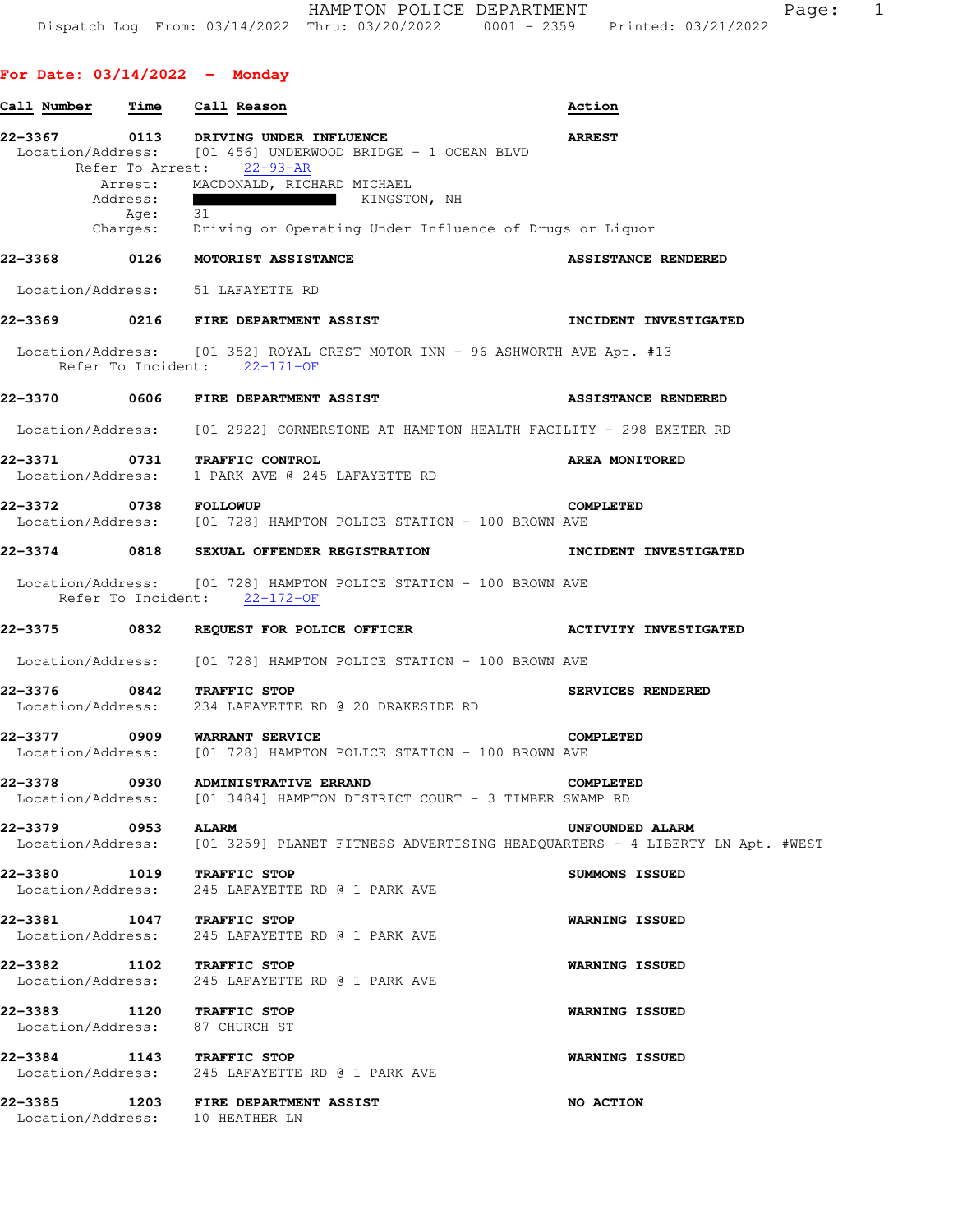|                               | HAMPTON POLICE DEPARTMENT<br>Dispatch Log From: 03/14/2022 Thru: 03/20/2022 0001 - 2359 Printed: 03/21/2022        | $\overline{\phantom{a}}^2$<br>Page: |
|-------------------------------|--------------------------------------------------------------------------------------------------------------------|-------------------------------------|
| 22-3386 1204 TRAFFIC STOP     | Location/Address: 200 ROUTE 101 @ 200 LANDING RD                                                                   | <b>WARNING ISSUED</b>               |
|                               | 22-3387 1207 PUBLIC ASSIST-WELFARE CHECK NET ACTIVITY INVESTIGATED                                                 |                                     |
|                               | Location/Address: 10 HEATHER LN                                                                                    |                                     |
|                               | 22-3388 1247 SEXUAL ASSAULT                                                                                        | INCIDENT INVESTIGATED               |
|                               | Location/Address: [01 728] HAMPTON POLICE STATION - 100 BROWN AVE<br>Refer To Incident: 22-173-OF                  |                                     |
|                               | 22-3389 1253 FIRE DEPARTMENT ASSIST                                                                                | <b>ASSISTANCE RENDERED</b>          |
|                               | Location/Address: [01 0291] MAINSAIL MOTEL & COTTAGES - 40 ASHWORTH AVE                                            |                                     |
|                               | 22-3390 1254 MOTORIST ASSISTANCE                                                                                   | <b>ASSISTANCE RENDERED</b>          |
|                               | Location/Address: 446 LAFAYETTE RD                                                                                 |                                     |
| 22-3391 1419 ACCIDENT         |                                                                                                                    | <b>ASSISTANCE RENDERED</b>          |
|                               | Location/Address: [01 728] HAMPTON POLICE STATION - 100 BROWN AVE                                                  |                                     |
|                               | 22-3392 1422 TRAFFIC STOP 5UMMONS ISS<br>Location/Address: [01 1352] STATE - SIDE TOLLS - MILE 131 - 700 ROUTE 101 | <b>SUMMONS ISSUED</b>               |
| 22-3393 1437 FOLLOWUP         | Location/Address: [01 728] HAMPTON POLICE STATION - 100 BROWN AVE                                                  | <b>COMPLETED</b>                    |
|                               | 22-3394 1459 Protective Order Violation Network ACTIVITY INVESTIGATED                                              |                                     |
|                               | Location/Address: [01 728] HAMPTON POLICE STATION - 100 BROWN AVE<br>Refer To Incident: 22-174-OF                  |                                     |
|                               | 22-3395 1536 DISORDERLY CONDUCT                                                                                    | <b>ACTIVITY INVESTIGATED</b>        |
| Location/Address: 42 PARK AVE |                                                                                                                    |                                     |
|                               | 22-3396 1632 FIRE DEPARTMENT ASSIST                                                                                | <b>ASSISTANCE RENDERED</b>          |
|                               | Location/Address: [01 385] OUR LADY OF MIRACULOUS MEDAL CHURCH - 289 LAFAYETTE RD                                  |                                     |
| 22-3397 1710 RUNAWAY          | Location/Address: [01 9995] LANE MEMORIAL LIBRARY - 2 ACADEMY AVE                                                  | PEACE RESTORED                      |
| Location/Address: 10 OLDE RD  | 22-3398 1720 FIRE DEPARTMENT ASSIST                                                                                | NO ACTION                           |
|                               | 22-3399 1902 FIRE DEPARTMENT ASSIST                                                                                | <b>ASSISTANCE RENDERED</b>          |
|                               | Location/Address: 23 CUTLER AVE                                                                                    |                                     |
|                               | 22-3400 1911 SUSPICIOUS ACTIVITY                                                                                   | <b>ACTIVITY INVESTIGATED</b>        |
|                               | Location/Address: 703 OCEAN BLVD                                                                                   |                                     |
|                               | 22-3401 1935 FIRE DEPARTMENT ASSIST                                                                                | <b>ASSISTANCE RENDERED</b>          |
| Location/Address: 10 GALE RD  |                                                                                                                    |                                     |
|                               | 22-3402 1948 Protective Order Violation                                                                            | <b>ACTIVITY INVESTIGATED</b>        |
|                               | Location/Address: [01 203] HAMPTON ARMS APARTMENTS - 698 LAFAYETTE RD Apt. #612                                    |                                     |
|                               | 22-3403 2001 FIRE DEPARTMENT ASSIST                                                                                | <b>ASSISTANCE RENDERED</b>          |
|                               | Location/Address: [01 388] FOSS MANUFACTURING - 380 LAFAYETTE RD                                                   |                                     |
| 22-3404                       | <b>2019 FIRE DEPARTMENT ASSIST</b>                                                                                 | <b>ASSISTANCE RENDERED</b>          |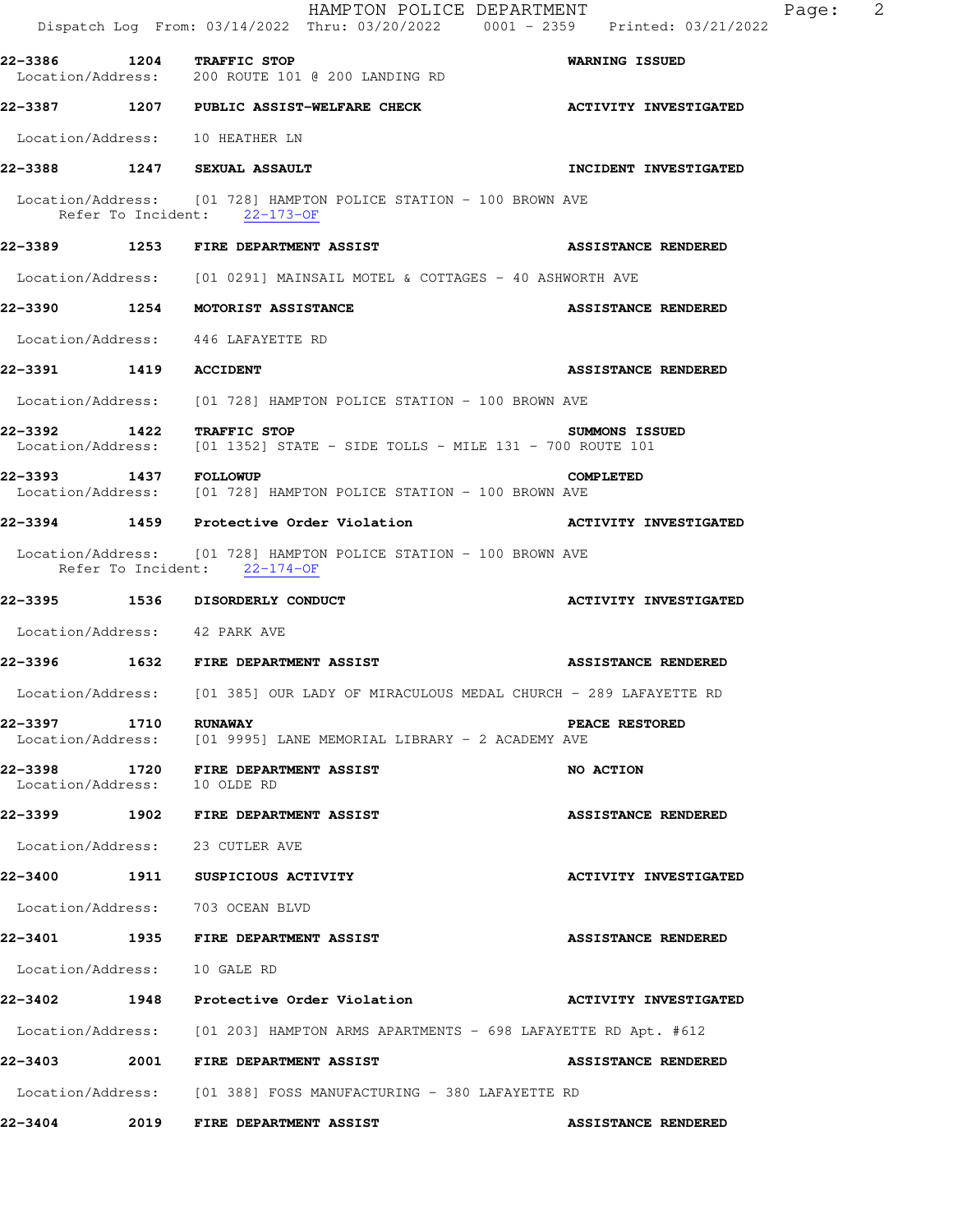HAMPTON POLICE DEPARTMENT FRAMENT Page: 3 Dispatch Log From: 03/14/2022 Thru: 03/20/2022 0001 - 2359 Printed: 03/21/2022 Location/Address: 23 CUTLER AVE **22-3405 2031 FIRE DEPARTMENT ASSIST ASSISTANCE RENDERED** 

 Location/Address: 243 DRAKESIDE RD Apt. #8 Refer To Incident: 22-175-OF

**22-3406 2033 REQUEST FOR POLICE OFFICER UNABLE TO LOCATE**  Location/Address: [01 0219] HANNAFORD - 630 LAFAYETTE RD **22-3407 2111 TRAFFIC STOP WARNING ISSUED** 

 Location/Address: 35 BROWN AVE @ 50 ISLAND PATH **22-3408 2127 TRAFFIC STOP WARNING ISSUED**  Location/Address: 7 ANNS LN @ 663 LAFAYETTE RD

**22-3409 2357 PROPERTY CHECK COMPLETED**  Location/Address: [01 541] STATE PARK - 30 STATE PARK RD

### **For Date: 03/15/2022 - Tuesday**

| 22-3410                                  | 0126 TRAFFIC STOP<br>Location/Address: [01 456] UNDERWOOD BRIDGE - 1 OCEAN BLVD                          | <b>SUMMONS ISSUED</b>        |
|------------------------------------------|----------------------------------------------------------------------------------------------------------|------------------------------|
|                                          | 22-3411 0144 PROPERTY CHECK<br>Location/Address: [01 95] OCEAN WOK - 7 OCEAN BLVD                        | <b>COMPLETED</b>             |
|                                          | 22-3412 0201 ASSIST OTHER POLICE AGENCY                                                                  | <b>ASSISTANCE RENDERED</b>   |
|                                          | Location/Address: [01 373] SEA SCAPE INN - 955 OCEAN BLVD Apt. #18                                       |                              |
|                                          | 22-3413 0324 FIRE DEPARTMENT ASSIST                                                                      | <b>ASSISTANCE RENDERED</b>   |
|                                          | Location/Address: 61 HEMLOCK HAVEN                                                                       |                              |
|                                          | 22-3414 0352 ASSIST OTHER POLICE AGENCY NET ASSISTANCE RENDERED                                          |                              |
|                                          | Location/Address: [01 728] HAMPTON POLICE STATION - 100 BROWN AVE                                        |                              |
| 22-3415 0544 TRAFFIC STOP                | Location/Address: 2 OCEAN BLVD @ 8 STATE PARK RD                                                         | <b>WARNING ISSUED</b>        |
|                                          | 22-3416 0633 FIRE DEPARTMENT ASSIST<br>Location/Address: 76 HEMLOCK HAVEN                                | <b>NO ACTION</b>             |
|                                          | 22-3417 0813 TRAFFIC MONITORING<br>Location/Address: [01 9993] CENTRE SCHOOL - 53 WINNACUNNET RD         | AREA MONITORED               |
|                                          | 22-3419 0823 TRAFFIC MONITORING<br>Location/Address: [01 9992] MARSTON SCHOOL - 4 MARSTON WAY            | <b>AREA MONITORED</b>        |
|                                          | 22-3418 0824 FIRE DEPARTMENT ASSIST                                                                      | <b>ASSISTANCE RENDERED</b>   |
|                                          | Location/Address: [01 321] DEARBORN APARTMENTS - 7 DEARBORN AVE Apt. #317                                |                              |
| 22-3420 0832 HARASSMENT                  |                                                                                                          | <b>ACTIVITY INVESTIGATED</b> |
|                                          | Location/Address: [01 728] HAMPTON POLICE STATION - 100 BROWN AVE                                        |                              |
| 22-3421<br>Location/Address: 430 HIGH ST | 0909 ANIMAL NUISANCE                                                                                     | PARTY LOCATED                |
|                                          | 22-3422 0931 SUICIDE THREAT                                                                              | <b>INCIDENT INVESTIGATED</b> |
|                                          | Location/Address: [01 9996] HAMPTON ACADEMY JUNIOR HIGH - 29 ACADEMY AVE<br>Refer To Incident: 22-176-OF |                              |
| 22-3423                                  | 1001 ADMINISTRATIVE ERRAND                                                                               | <b>COMPLETED</b>             |

Location/Address: [01 9998] HAMPTON TOWN OFFICE - 100 WINNACUNNET RD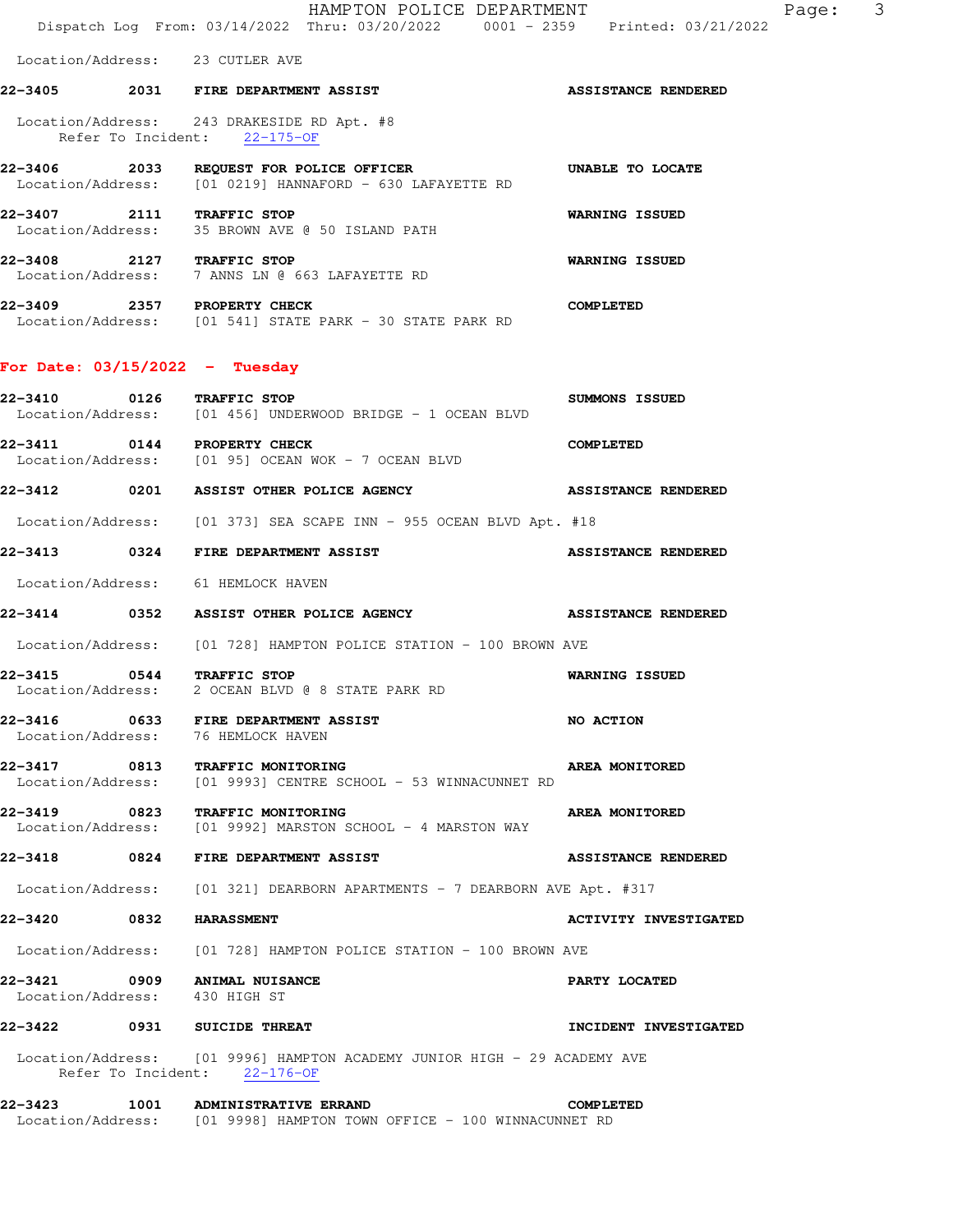HAMPTON POLICE DEPARTMENT Fage: 4 Dispatch Log From: 03/14/2022 Thru: 03/20/2022 0001 - 2359 Printed: 03/21/2022 **22-3424 1005 ALARM MESSAGED DELIVERED**  Location/Address: [01 3631] MAGNOLIA HOUSE - 33 EXETER RD

**22-3425 1012 REQUEST FOR POLICE OFFICER ASSISTANCE RENDERED** 

Location/Address: 35 BROWN AVE @ 50 ISLAND PATH

**22-3426 1014 FIRE DEPARTMENT ASSIST ASSISTANCE RENDERED** 

Location/Address: [01 388] FOSS MANUFACTURING - 380 LAFAYETTE RD

**22-3427 1118 LIQUOR LAW VIOLATIONS ARREST**  Location/Address: [01 9989] WINNACUNNET HIGH SCHOOL - 1 ALUMNI DR Refer To Arrest: 22-94-AR

- Juvenile Arrest Age: Charges: UNLAWFUL POSSESSION OF ALCOHOL POSSESSION AND USE OF TOBACCO PRODUCTS BY MINORS
- **22-3428 1138 LEGAL PAPER SERVICE 128 NOT SERVED**<br>Location/Address: 27 TAYLOR RIVER ESTATES 27 TAYLOR RIVER ESTATES
- **22-3429 1209 SUSPICIOUS ACTIVITY ACTIVITY INVESTIGATED**
- Location/Address: [01 527] SACRED HEART SCHOOL 289 LAFAYETTE RD
- **22-3430 1257 FIRE DEPARTMENT ASSIST ASSISTANCE RENDERED**
- Location/Address: [01 3647] OCEAN'S EDGE CONDOMINIUMS 535 OCEAN BLVD
- **22-3431 1327 SEXUAL ASSAULT INCIDENT INVESTIGATED**
- Location/Address: [01 728] HAMPTON POLICE STATION 100 BROWN AVE Refer To Incident: 22-177-OF
- **22-3433 1355 REQUEST FOR POLICE OFFICER INCIDENT INVESTIGATED**
- Location/Address: [01 387] HAMPTON VILLAGE PLAZA 387 LAFAYETTE RD Refer To Incident: 22-178-OF
- **22-3432 1402 TRAFFIC STOP WARNING ISSUED**  Location/Address: 116 WINNACUNNET RD @ 10 ACADEMY AVE
- **22-3434 1420 PUBLIC ASSIST-WELFARE CHECK UNABLE TO LOCATE** Location/Address: 200 ASHWORTH AVE Location/Address:
- **22-3435 1430 TRAFFIC STOP WARNING ISSUED**  Location/Address: 2 LOCKE RD @ 300 WINNACUNNET RD
- **22-3436 1431 DEAD ANIMAL REMOVAL ASSISTANCE RENDERED**

Location/Address: 14 OCEAN BLVD

- **22-3437 1441 TRAFFIC CONTROL COMPLETED**  Location/Address: [01 9993] CENTRE SCHOOL - 53 WINNACUNNET RD
- **22-3438 1443 NOTIFICATIONS COMPLETED**  Location/Address: [01 728] HAMPTON POLICE STATION - 100 BROWN AVE
- **22-3439 1458 NOTIFICATIONS COMPLETED**  Location/Address: [01 728] HAMPTON POLICE STATION - 100 BROWN AVE
- **22-3440 1535 FOLLOWUP COMPLETED**  Location/Address: [01 728] HAMPTON POLICE STATION - 100 BROWN AVE
- **22-3441 1554 SUSPICIOUS ACTIVITY ACTIVITY INVESTIGATED**
- Location/Address: [01 561] STATE POLICE PARKING 200 OCEAN BLVD
- **22-3442 1603 FIRE DEPARTMENT ASSIST ASSISTANCE RENDERED**
-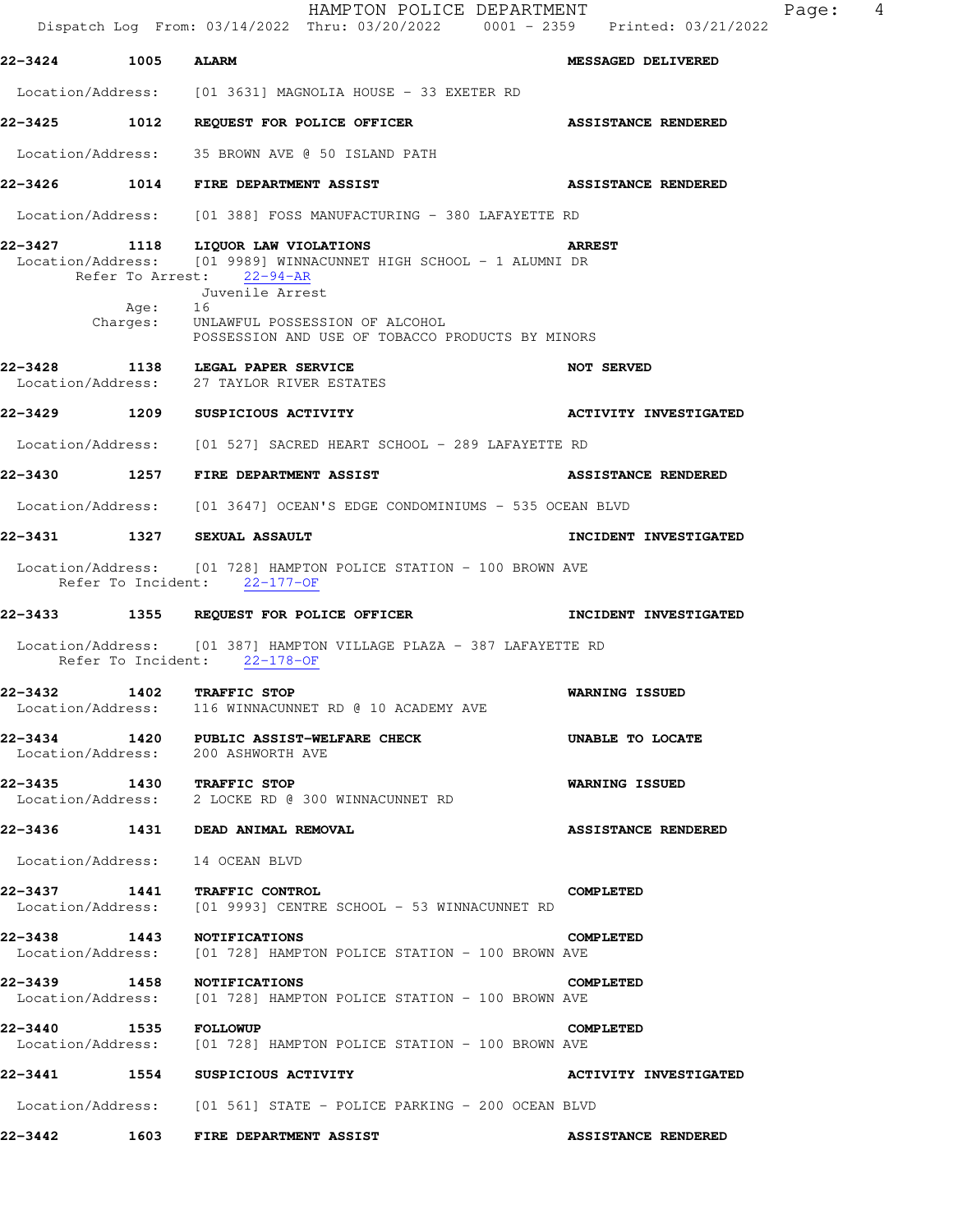|                                                |                  | HAMPTON POLICE DEPARTMENT<br>Dispatch Log From: 03/14/2022 Thru: 03/20/2022 0001 - 2359 Printed: 03/21/2022                                                                                                        | 5<br>Page:                   |
|------------------------------------------------|------------------|--------------------------------------------------------------------------------------------------------------------------------------------------------------------------------------------------------------------|------------------------------|
|                                                |                  | Location/Address: [01 3351] SHORTALL/SPIZZIRRI RESIDENCE - 107 LOCKE RD                                                                                                                                            |                              |
| 22-3443<br>Location/Address:                   |                  | 1609 TRAFFIC STOP<br>ASHWORTH AVE                                                                                                                                                                                  | <b>COMPLETED</b>             |
|                                                |                  | 22-3444 1639 ADMINISTRATIVE ERRAND<br>Location/Address: [01 9998] HAMPTON TOWN OFFICE - 100 WINNACUNNET RD                                                                                                         | <b>COMPLETED</b>             |
| 22-3445 1708                                   |                  | <b>PUBLIC ASSIST-WELFARE CHECK</b>                                                                                                                                                                                 | <b>ACTIVITY INVESTIGATED</b> |
| Location/Address:                              |                  | $[01\ 203]$ HAMPTON ARMS APARTMENTS - 698 LAFAYETTE RD Apt. #124                                                                                                                                                   |                              |
| 22–3446 1736<br>Location/Address:              |                  | TRAFFIC STOP<br>700 ROUTE 101 @ 0 ROUTE 95                                                                                                                                                                         | <b>WARNING ISSUED</b>        |
| 22-3447 1739 TRAFFIC STOP<br>Location/Address: |                  | 769 OCEAN BLVD                                                                                                                                                                                                     | <b>WARNING ISSUED</b>        |
| 22-3448                                        |                  | 1740 TRAFFIC STOP<br>$Location/Address:$ [01 597] WATER TOWER - CHURCH ST - 60 CHURCH ST                                                                                                                           | SUMMONS ISSUED               |
| 22-3449 1751                                   |                  | <b>ALARM</b><br>Location/Address: [01 293] HAMPTON INTERNAL MEDICINE - 55 HIGH ST Apt. #201                                                                                                                        | PROPERTY SECURED             |
|                                                |                  | 22-3450 1822 FIRE DEPARTMENT ASSIST                                                                                                                                                                                | <b>ASSISTANCE RENDERED</b>   |
|                                                |                  | Location/Address: [01 418] HAMPTON TOWNE ESTATES - 37 TOWLE FARM RD Apt. #17                                                                                                                                       |                              |
| 22-3451 1825                                   |                  | SUSPICIOUS ACTIVITY<br>Location/Address: 401 WINNACUNNET RD @ 3 RINGS TER                                                                                                                                          | UNABLE TO LOCATE             |
| 22-3452 1853 TRAFFIC STOP<br>Location/Address: |                  | 83 OCEAN BLVD                                                                                                                                                                                                      | <b>COMPLETED</b>             |
|                                                |                  | 22-3453 1920 SUSPICIOUS ACTIVITY<br>Location/Address: 70 WINNACUNNET RD                                                                                                                                            | <b>PARTIES SEPARATED</b>     |
| 22-3454 1928 FOLLOWUP<br>Location/Address:     |                  | [01 728] HAMPTON POLICE STATION - 100 BROWN AVE                                                                                                                                                                    | <b>COMPLETED</b>             |
| 22-3455                                        | 1934<br>Address: | <b>WANTED PERSON</b><br>Location/Address: [01 0314] SEACOAST CAR WASH - 595 LAFAYETTE RD<br>Refer To Arrest: 22-95-AR<br>Arrest: MORRIS, RICHARD W<br>and the company of the company of<br>SEABROOK, NH<br>Age: 67 | <b>ARREST</b>                |
| 22-3456                                        |                  | Charges: BENCH WARRANT<br>1956 RECKLESS OPERATION<br>Location/Address: [01 0642] DAVIDSON RESIDENCE - 867 OCEAN BLVD                                                                                               | UNABLE TO LOCATE             |
|                                                |                  | 22-3457 2354 PROPERTY CHECK<br>Location/Address: [01 0005] BANK OF AMERICA - 264 LAFAYETTE RD                                                                                                                      | <b>COMPLETED</b>             |
|                                                |                  | For Date: $03/16/2022 -$ Wednesday                                                                                                                                                                                 |                              |
|                                                |                  | 22-3458 0005 PROPERTY CHECK<br>Location/Address: [01 452] SKATEBOARD PARK - HARDART'S WAY                                                                                                                          | <b>COMPLETED</b>             |
| 22-3459                                        |                  | 0033 TRAFFIC STOP<br>$Location/Address:$ [01 456] UNDERWOOD BRIDGE - 1 OCEAN BLVD                                                                                                                                  | <b>WARNING ISSUED</b>        |
| 22-3460                                        |                  | 0034 FIRE DEPARTMENT ASSIST                                                                                                                                                                                        | <b>ASSISTANCE RENDERED</b>   |
|                                                |                  | Location/Address: [01 0150] 275 MILL RD                                                                                                                                                                            |                              |
|                                                |                  | 22-3461 0113 PROPERTY CHECK<br>Location/Address: [01 0656] TD BANKNORTH - 40 HIGH ST                                                                                                                               | <b>COMPLETED</b>             |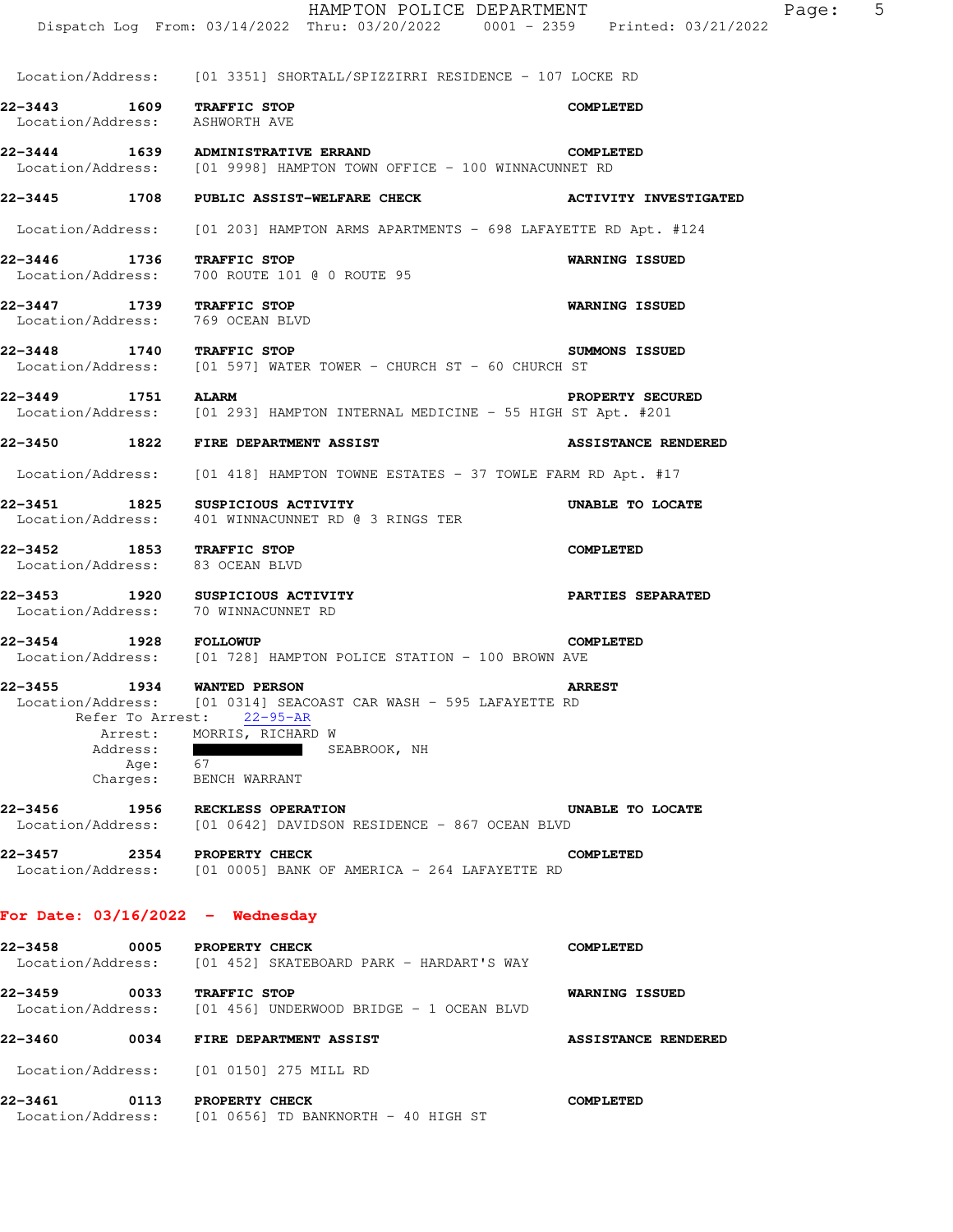|                                                                 | HAMPTON POLICE DEPARTMENT<br>Dispatch Log From: 03/14/2022 Thru: 03/20/2022 0001 - 2359 Printed: 03/21/2022 | $6\overline{6}$<br>Page:           |
|-----------------------------------------------------------------|-------------------------------------------------------------------------------------------------------------|------------------------------------|
| 22-3462 0124 PROPERTY CHECK                                     | Location/Address: [01 1933] SMUTTYNOSE BREWERY AND PUB - 105 TOWLE FARM RD                                  | <b>COMPLETED</b>                   |
| 22-3463 0215 TRAFFIC STOP                                       | Location/Address: [01 0169] TRI-RENT-ALL - 143 LAFAYETTE RD                                                 | <b>WARNING ISSUED</b>              |
| 22-3464 0219 PROPERTY CHECK                                     | Location/Address: [01 457] MARELLI'S SQUARE - 452 LAFAYETTE RD                                              | <b>AREA MONITORED</b>              |
| 22-3465 0219 PROPERTY CHECK                                     | Location/Address: [01 541] STATE PARK - 30 STATE PARK RD                                                    | <b>COMPLETED</b>                   |
|                                                                 | 22-3466 0225 PROPERTY CHECK<br>Location/Address: [01 1247] RITE AID PLAZA - 356 LAFAYETTE RD                | <b>COMPLETED</b>                   |
| 22-3467 0225 PROPERTY CHECK                                     | Location/Address: [01 0313] HAMPTON HARBOR TACKLE - 1 OCEAN BLVD                                            | <b>COMPLETED</b>                   |
| 22-3468 0227 PROPERTY CHECK                                     | Location/Address: [01 388] FOSS MANUFACTURING - 380 LAFAYETTE RD                                            | <b>COMPLETED</b>                   |
| 22-3469 0231 PROPERTY CHECK                                     | Location/Address: [01 3638] WING-ITZ - 603 LAFAYETTE RD                                                     | <b>COMPLETED</b>                   |
| 22-3470 0231 PUBLIC WORKS MATTERS                               |                                                                                                             | <b>RESPONSIBLE AGENCY NOTIFIED</b> |
| Location/Address:                                               | DIANE LN                                                                                                    |                                    |
| 22-3471 0234 SUSPICIOUS ACTIVITY                                |                                                                                                             | <b>ACTIVITY INVESTIGATED</b>       |
|                                                                 | Location/Address: [01 1849] WATER TREATMENT TECHNOLOGIES - 6 MERRILL INDUSTRIAL DR                          |                                    |
| 22-3472 0456 TRAFFIC STOP                                       | Location/Address: 446 LAFAYETTE RD @ 10 DEPOT SQ                                                            | <b>WARNING ISSUED</b>              |
| 22-3473 0544 TRAFFIC STOP                                       | Location/Address: [01 0169] TRI-RENT-ALL - 143 LAFAYETTE RD                                                 | <b>WARNING ISSUED</b>              |
| 22-3474 0726 PARKING VIOLATIONS                                 |                                                                                                             | PARKING VIOLATION ISSUED           |
| Location/Address: 12 MEADOW POND RD                             |                                                                                                             |                                    |
| 22–3475                                                         | 0810 TRAFFIC MONITORING<br>Location/Address: [01 9992] MARSTON SCHOOL - 4 MARSTON WAY                       | <b>AREA MONITORED</b>              |
| 22-3476 0818 TRAFFIC MONITORING                                 | Location/Address: [01 9993] CENTRE SCHOOL - 53 WINNACUNNET RD                                               | <b>AREA MONITORED</b>              |
|                                                                 | 22-3477 0851 LOST PROPERTY<br>Location/Address: [01 728] HAMPTON POLICE STATION - 100 BROWN AVE             | <b>COMPLETED</b>                   |
|                                                                 | 22-3478 0915 FIRE DEPARTMENT ASSIST                                                                         | <b>ASSISTANCE RENDERED</b>         |
| Location/Address: 287 HIGH ST                                   |                                                                                                             |                                    |
| 22-3479 0916 TOBACCO VIOLATIONS                                 |                                                                                                             | INCIDENT INVESTIGATED              |
| Refer To Incident: 22-179-OF                                    | Location/Address: [01 9996] HAMPTON ACADEMY JUNIOR HIGH - 29 ACADEMY AVE                                    |                                    |
| 22-3480 0957 FOLLOWUP                                           | Location/Address: [01 728] HAMPTON POLICE STATION - 100 BROWN AVE                                           | <b>COMPLETED</b>                   |
| 22-3481 1026 TRAFFIC STOP<br>Location/Address: 321 LAFAYETTE RD |                                                                                                             | <b>WARNING ISSUED</b>              |
| 22-3482 1039 FOLLOWUP                                           | Location/Address: [01 728] HAMPTON POLICE STATION - 100 BROWN AVE                                           | <b>COMPLETED</b>                   |
| 22-3483 1058 WARRANT SERVICE                                    | Location/Address: [01 728] HAMPTON POLICE STATION - 100 BROWN AVE                                           | <b>ARREST</b>                      |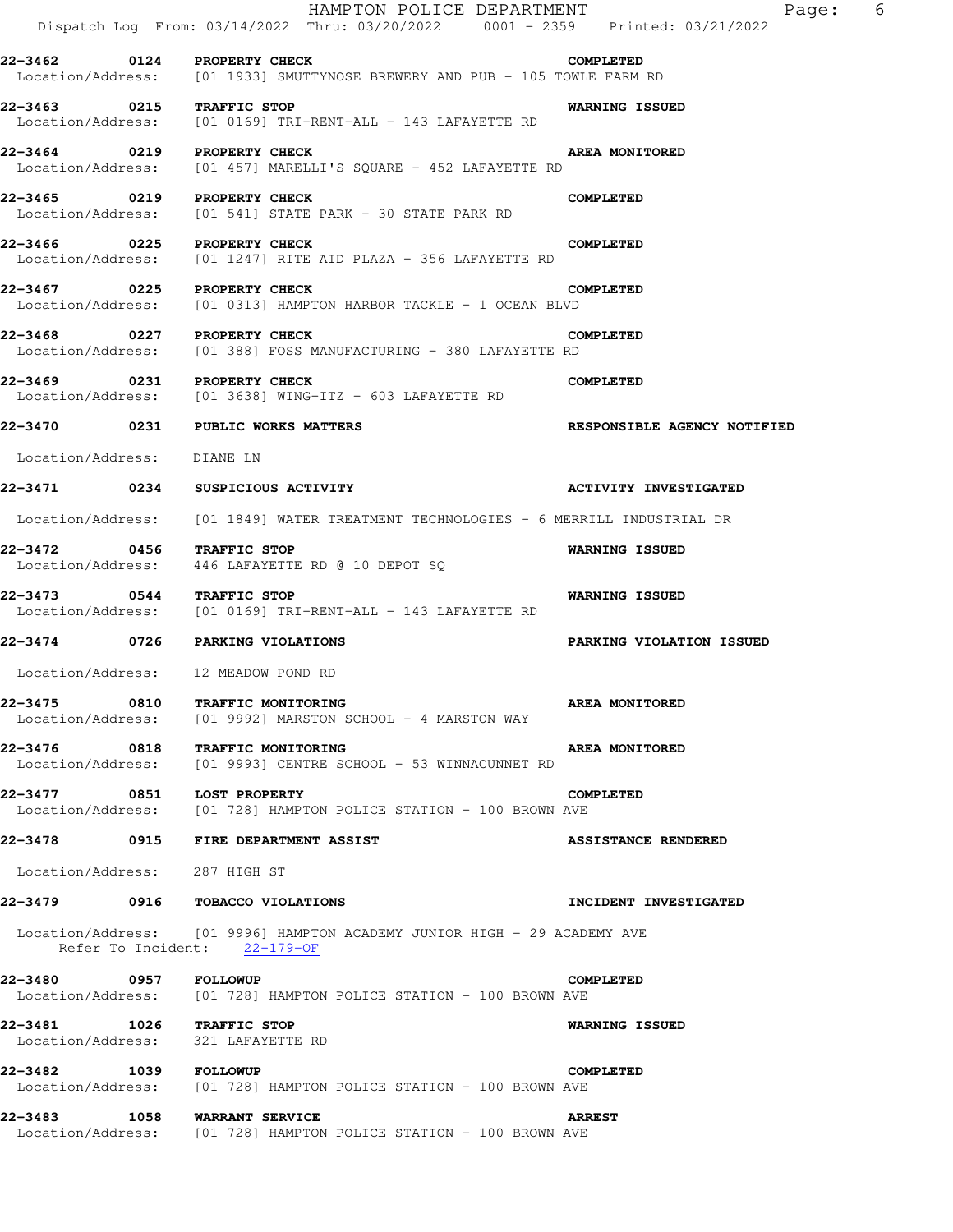HAMPTON POLICE DEPARTMENT Page: 7 Dispatch Log From: 03/14/2022 Thru: 03/20/2022 0001 - 2359 Printed: 03/21/2022 Refer To Arrest: 22-96-AR Arrest: VASQUEZ, CHAYANNE A Address: PEABODY, MA Age: 29<br>Charges: CO CONDUCT AFTER AN ACCIDENT RECKLESS OPERATION FALSE REPORT TO LAW ENFORCEMENT FALSE REPORT ON ACCIDENT **22-3484 1117 REQUEST FOR POLICE OFFICER CIVIL ISSUE**  Location/Address: [01 728] HAMPTON POLICE STATION - 100 BROWN AVE **22-3485 1118 ANIMAL NUISANCE UNABLE TO LOCATE**  Location/Address: 51 WILD ROSE LN **22-3486 1131 VIN VERIFICATION COMPLETED**  Location/Address: 12B SUMMERWOOD DR **22-3487 1156 NOTIFICATIONS MESSAGED DELIVERED**  Location/Address: [01 L00125] WALGREENS DRUG STORE - 620 LAFAYETTE RD **22-3488 1208 FOLLOWUP COMPLETED**<br>Location/Address: [01 728] HAMPTON POLICE STATION - 100 BROWN AVE [01 728] HAMPTON POLICE STATION - 100 BROWN AVE **22-3489 1252 FIRE DEPARTMENT ASSIST ASSISTANCE RENDERED**  Location/Address: [01 1971] MJC SEACOAST VENTURES 10 LLC - 24 H ST Apt. #1 **22-3490 1420 FINGERPRINTING COMPLETED**  Location/Address: [01 728] HAMPTON POLICE STATION - 100 BROWN AVE **22-3491 1537 ADMINISTRATIVE ERRAND COMPLETED**  Location/Address: [01 9998] HAMPTON TOWN OFFICE - 100 WINNACUNNET RD **22-3492 1600 ADMINISTRATIVE ERRAND COMPLETED**  Location/Address: [01 728] HAMPTON POLICE STATION - 100 BROWN AVE **22-3493 1604 ADMINISTRATIVE ERRAND COMPLETED**<br>Location/Address: [01 0314] SEACOAST CAR WASH - 595 LAFAYETTE RD [01 0314] SEACOAST CAR WASH - 595 LAFAYETTE RD **22-3494 1635 TRAFFIC STOP WARNING ISSUED**  Location/Address: 248 MILL RD @ 1 HOLMAN LN **22-3495 1639 TRAFFIC STOP WARNING ISSUED**  Location/Address: [01 2577] HUNTER RESIDENCE - 10 VANDERPOOL DR **22-3496 1640 TRAFFIC STOP WARNING ISSUED**  Location/Address: 36 HIGHLAND AVE **22-3497 1701 TRAFFIC STOP WARNING ISSUED**  Location/Address: 887 OCEAN BLVD @ 2 17TH ST **22-3498 1712 TRAFFIC STOP WARNING ISSUED**  Location/Address: 137 OCEAN BLVD @ 5 F ST **22-3499 1731 TRAFFIC STOP WARNING ISSUED**  Location/Address: 379 OCEAN BLVD **22-3500 1745 TRAFFIC STOP WARNING ISSUED**  Location/Address: 540 OCEAN BLVD @ 1 DUMAS AVE **22-3501 1747 DRIVING UNDER INFLUENCE UNABLE TO LOCATE**  Location/Address: 1 THOMSEN RD @ 222 HIGH ST **22-3502 1749 TRAFFIC STOP SUMMONS ISSUED**  Location/Address: 799 OCEAN BLVD @ 1 8TH ST **22-3503 1803 TRAFFIC STOP WARNING ISSUED**  Location/Address: 809 OCEAN BLVD @ 3 9TH ST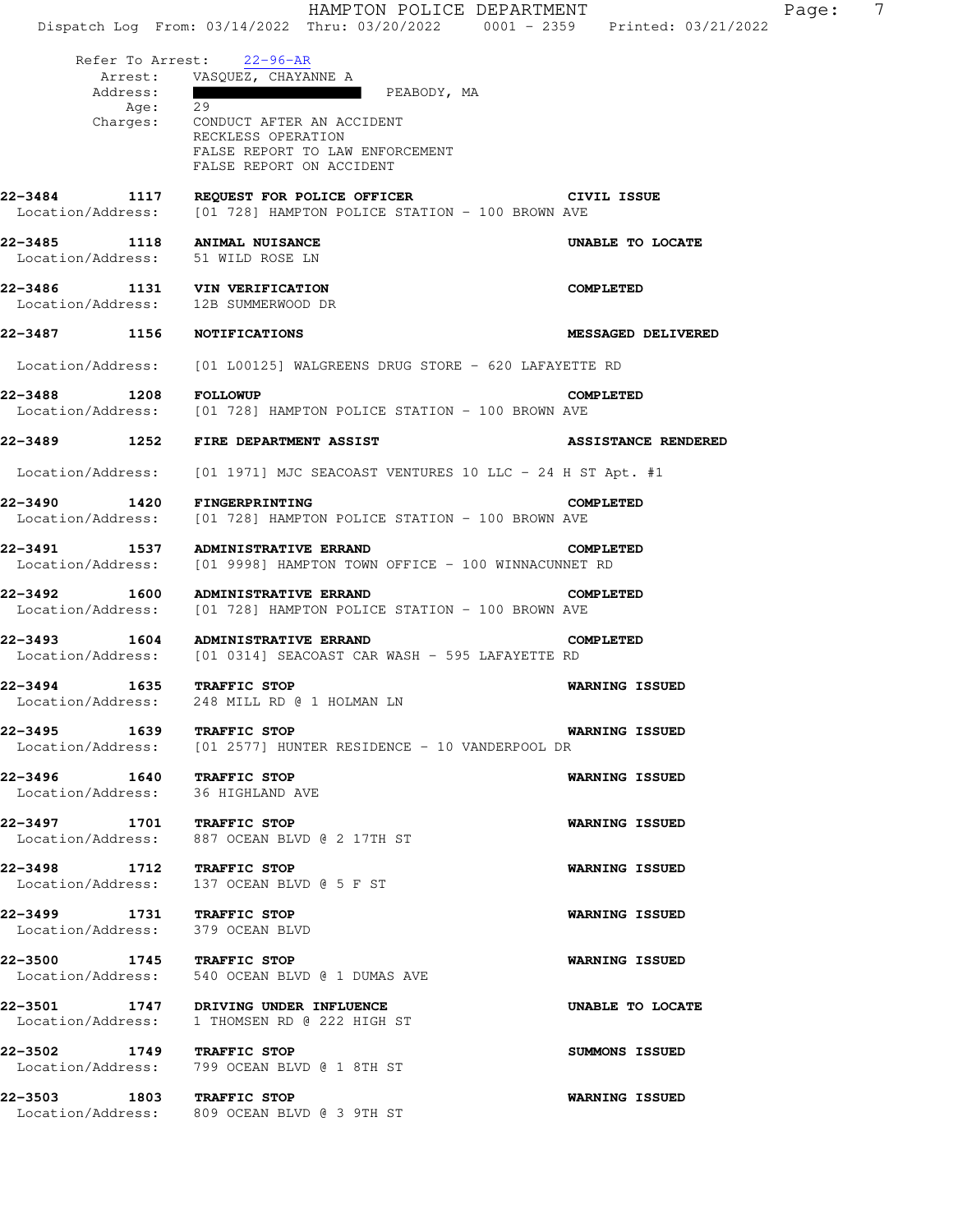HAMPTON POLICE DEPARTMENT Fage: 8

 Dispatch Log From: 03/14/2022 Thru: 03/20/2022 0001 - 2359 Printed: 03/21/2022 **22-3504 1836 FOLLOWUP COMPLETED** 

 Location/Address: [01 728] HAMPTON POLICE STATION - 100 BROWN AVE **22-3505 1849 TRAFFIC STOP WARNING ISSUED**  Location/Address: 809 OCEAN BLVD @ 3 9TH ST **22-3506 1941 TRAFFIC STOP WARNING ISSUED**  Location/Address: 73 OCEAN BLVD

**22-3507 1944 TRAFFIC STOP WARNING ISSUED**<br>
Location/Address: 779 OCEAN BLVD @ 3 6TH ST 779 OCEAN BLVD @ 3 6TH ST

**22-3508 1956 TRAFFIC STOP SUMMONS ISSUED**  Location/Address: 200 ROUTE 101 @ 200 LANDING RD

**22-3509 2023 TRAFFIC STOP SUMMONS ISSUED**  Location/Address: 779 OCEAN BLVD @ 3 6TH ST

**22-3510 2032 TRAFFIC STOP SUMMONS ISSUED**  Location/Address: 210 LANDING RD

**22-3511 2041 ADMINISTRATIVE ERRAND COMPLETED**  Location/Address: 95 NORTH SHORE RD

**22-3512 2045 ASSIST OTHER POLICE AGENCY ASSISTANCE RENDERED** 

Location/Address: 933 OCEAN BLVD

**22-3513 2047 DISORDERLY CONDUCT UNABLE TO LOCATE**  Location/Address: 98 ASHWORTH AVE @ 5 MANCHESTER ST

**22-3514 2210 TRAFFIC STOP WARNING ISSUED**  Location/Address: 799 OCEAN BLVD @ 1 8TH ST

**22-3515 2221 FOLLOWUP COMPLETED**  Location/Address: [01 728] HAMPTON POLICE STATION - 100 BROWN AVE

#### **For Date: 03/17/2022 - Thursday**

**22-3516 0031 PROPERTY CHECK COMPLETED**  Location/Address: [01 3547] WHYM CRAFT BEER CAFE - 853 LAFAYETTE RD

**22-3517 0036 PROPERTY CHECK COMPLETED**  Location/Address: [01 620] STATE - PARK AND RIDE PARKING LOT - 40 TIMBER SWAMP RD

**22-3518 0045 PROPERTY CHECK COMPLETED**  Location/Address: [01 981] FUN AFTER SCHOOL PROGRAM - 40 STICKNEY TER

**22-3519 0053 PROPERTY CHECK COMPLETED**  Location/Address: [01 2216] SERVICE CREDIT UNION - 887 LAFAYETTE RD

**22-3520 0054 PROPERTY CHECK COMPLETED**  Location/Address: [01 541] STATE PARK - 30 STATE PARK RD

**22-3521 0119 PROPERTY CHECK COMPLETED**  Location/Address: [01 95] OCEAN WOK - 7 OCEAN BLVD

**22-3522 0148 PROPERTY CHECK COMPLETED**  Location/Address: [01 9989] WINNACUNNET HIGH SCHOOL - 1 ALUMNI DR

**22-3523 0158 TRAFFIC STOP WARNING ISSUED**  Location/Address: 18 OCEAN BLVD @ 2 CONCORD AVE

**22-3524 0220 PROPERTY CHECK COMPLETED**  Location/Address: [01 433] DEPOT SQUARE - 446 LAFAYETTE RD

**22-3525 0223 SUSPICIOUS ACTIVITY ACTIVITY INVESTIGATED** 

Location/Address: 339 OCEAN BLVD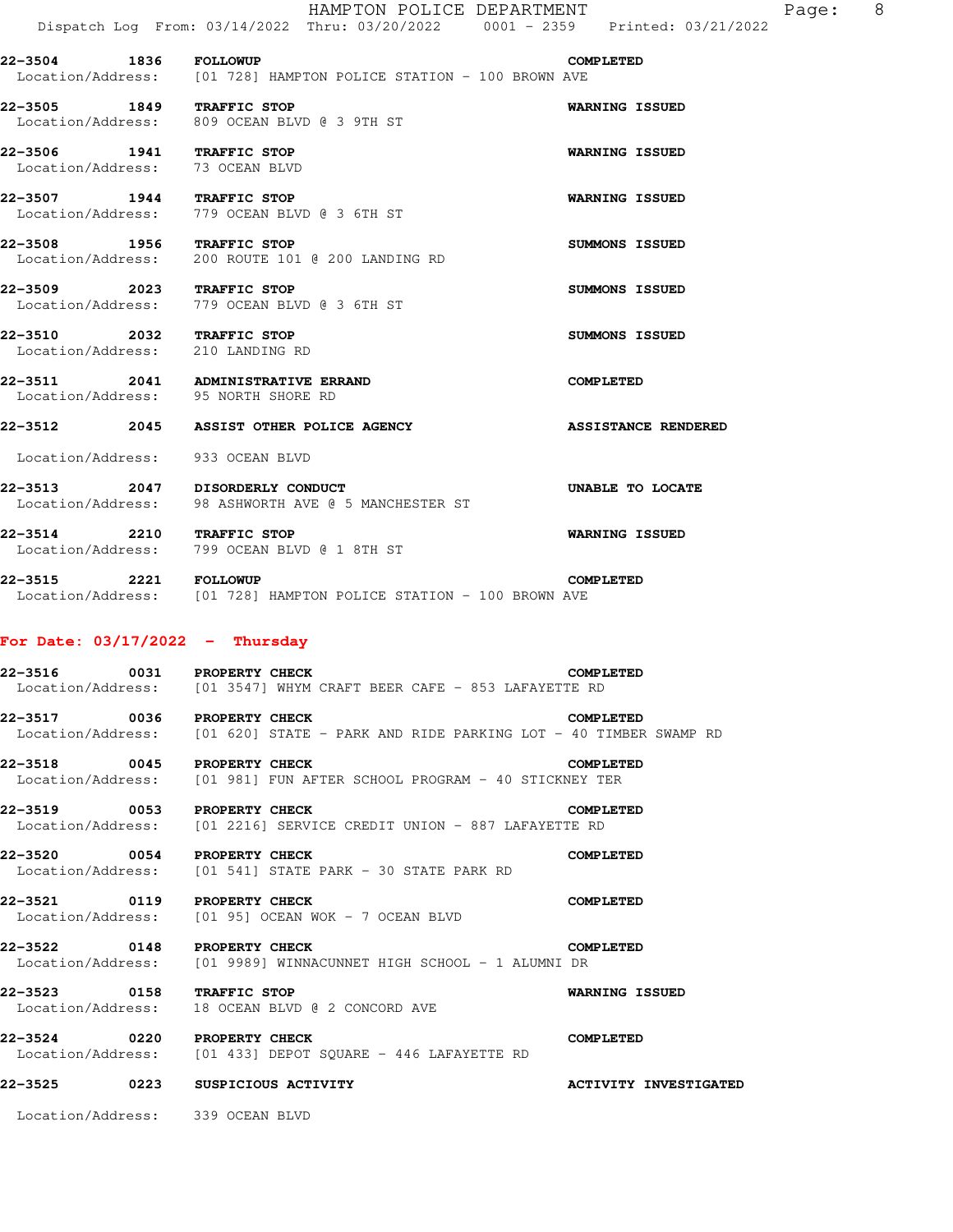|                                       |           | HAMPTON POLICE DEPARTMENT<br>Dispatch Log From: 03/14/2022 Thru: 03/20/2022 0001 - 2359 Printed: 03/21/2022               | -9<br>Page:                  |
|---------------------------------------|-----------|---------------------------------------------------------------------------------------------------------------------------|------------------------------|
|                                       |           | 22-3526 0228 TRAFFIC STOP<br>Location/Address: 188 EXETER RD @ 1 DUPUIS CIR                                               | <b>WARNING ISSUED</b>        |
|                                       |           | 22-3527 0254 SUSPICIOUS ACTIVITY                                                                                          | <b>ACTIVITY INVESTIGATED</b> |
| Location/Address:                     |           | 839 OCEAN BLVD @ 1 12TH ST                                                                                                |                              |
| Location/Address:                     |           | 22-3528 0326 PROPERTY CHECK<br>[01 1184] PATRIOTS CORNER COMPLEX - 23 OCEAN BLVD                                          | <b>COMPLETED</b>             |
| Location/Address:                     |           | 22-3529 0329 PROPERTY CHECK<br>[01 432] BICENTENNIAL PARK - 944 OCEAN BLVD                                                | <b>COMPLETED</b>             |
|                                       |           | 22-3530 0331 PROPERTY CHECK<br>Location/Address: [01 560] JOE BILLIE BROWN PARK - ANCIENT HWY                             | <b>COMPLETED</b>             |
| Location/Address:                     |           | 22-3531 0345 TRAFFIC STOP<br>116 ASHWORTH AVE @ 23 MOORING DR                                                             | <b>WARNING ISSUED</b>        |
|                                       |           | 22-3532 0353 PROPERTY CHECK<br>Location/Address: [01 9992] MARSTON SCHOOL - 4 MARSTON WAY                                 | <b>COMPLETED</b>             |
|                                       |           | 22-3533 0653 FIRE DEPARTMENT ASSIST<br>Location/Address: [01 2922] CORNERSTONE AT HAMPTON HEALTH FACILITY - 298 EXETER RD | NO ACTION                    |
| 22-3534 0739                          |           | <b>ADMINISTRATIVE ERRAND</b><br>Location/Address: [01 637] MCFARLAND FORD - ROUTE 101                                     | <b>COMPLETED</b>             |
| 22-3535 0808                          |           | <b>TRAFFIC MONITORING</b><br>Location/Address: [01 9993] CENTRE SCHOOL - 53 WINNACUNNET RD                                | AREA MONITORED               |
| 22-3536     0815<br>Location/Address: |           | <b>TRAFFIC MONITORING</b><br>[01 9992] MARSTON SCHOOL - 4 MARSTON WAY                                                     | AREA MONITORED               |
| 22-3537 0844                          |           | FIRE DEPARTMENT ASSIST                                                                                                    | <b>ASSISTANCE RENDERED</b>   |
| Location/Address:                     |           | BUILDING 1 - 102 TIDE MILL RD                                                                                             |                              |
|                                       | Location: | 22-3538 0848 ADMINISTRATIVE ERRAND<br>ADDISON'S                                                                           | <b>COMPLETED</b>             |
|                                       |           | 22-3539 0857 FIRE DEPARTMENT ASSIST                                                                                       | <b>ASSISTANCE RENDERED</b>   |
|                                       |           | Location/Address: 186 KINGS HWY                                                                                           |                              |
| 22-3540 0900 FOLLOWUP                 |           | Location/Address: [01 387] HAMPTON VILLAGE PLAZA - 387 LAFAYETTE RD                                                       | <b>COMPLETED</b>             |
|                                       |           | 22-3541 0913 TRAFFIC MONITORING<br>Location/Address: [01 2634] FIVE CORNERS - 305 HIGH ST                                 | <b>COMPLETED</b>             |
|                                       |           | 22-3542 0928 PROPERTY CHECK<br>Location/Address: [01 9992] MARSTON SCHOOL - 4 MARSTON WAY                                 | <b>COMPLETED</b>             |
|                                       |           | 22-3543 0957 FIRE DEPARTMENT ASSIST                                                                                       | <b>ASSISTANCE RENDERED</b>   |
|                                       |           | Location/Address: [01 386] OLD HAMPTON VILLAGE APARTMENTS - 340 LAFAYETTE RD                                              |                              |
|                                       |           | 22-3544 1009 FIRE DEPARTMENT ASSIST                                                                                       | <b>ASSISTANCE RENDERED</b>   |
|                                       |           | Location/Address: [01 6002] PARTRIDGE HOUSE - 777 LAFAYETTE RD Apt. #314                                                  |                              |
| <b>22-3545 1046 FOLLOWUP</b>          |           | Location/Address: [01 728] HAMPTON POLICE STATION - 100 BROWN AVE                                                         | <b>COMPLETED</b>             |
|                                       |           | 22-3546 1201 TRAFFIC STOP<br>Location/Address: 271 WINNACUNNET RD @ 67 EDGEWOOD DR                                        | WARNING ISSUED               |
|                                       |           | 22-3547 1215 CRIMINAL THREATENING                                                                                         | <b>ACTIVITY INVESTIGATED</b> |
|                                       |           | Location/Address: [01 1392] OCEANSIDE CENTER - 22 TUCK RD Apt. #305                                                       |                              |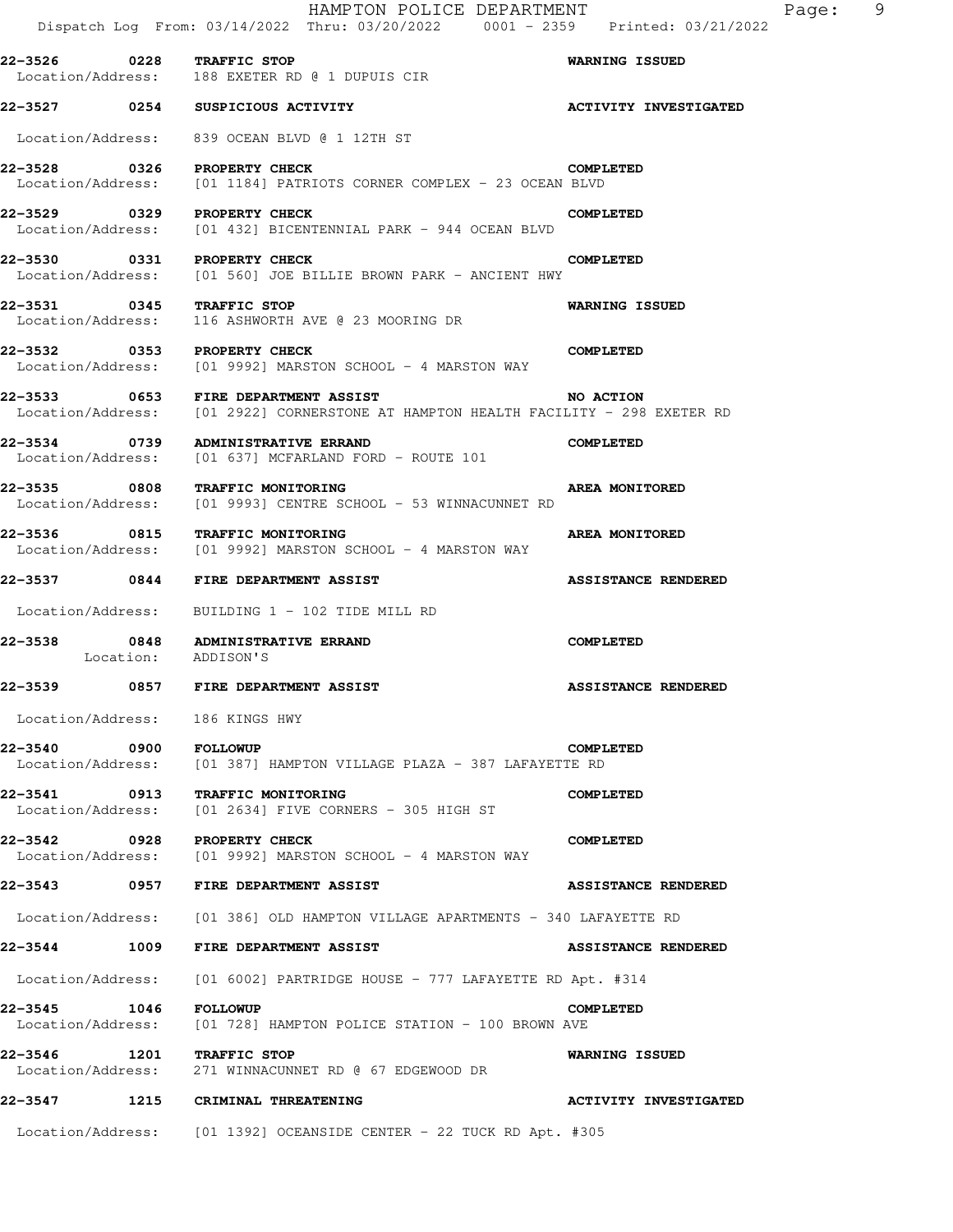|                              |                                               |                                                                                                          | HAMPTON POLICE DEPARTMENT<br>10<br>Page:<br>Dispatch Log From: 03/14/2022 Thru: 03/20/2022 0001 - 2359 Printed: 03/21/2022 |
|------------------------------|-----------------------------------------------|----------------------------------------------------------------------------------------------------------|----------------------------------------------------------------------------------------------------------------------------|
|                              |                                               | <b>22-3548 1227 LOST PROPERTY</b>                                                                        | <b>ACTIVITY INVESTIGATED</b>                                                                                               |
|                              |                                               | Location/Address: [01 3045] SEACOAST POWERSPORTS - 597 LAFAYETTE RD                                      |                                                                                                                            |
|                              |                                               | 22-3549 1336 FIRE DEPARTMENT ASSIST                                                                      | <b>ASSISTANCE RENDERED</b>                                                                                                 |
| Location/Address: 13 N ST    |                                               |                                                                                                          |                                                                                                                            |
| 22-3550 1342 ASSAULT         |                                               |                                                                                                          | INCIDENT INVESTIGATED                                                                                                      |
|                              |                                               | Location/Address: [01 9989] WINNACUNNET HIGH SCHOOL - 1 ALUMNI DR<br>Refer To Incident: 22-180-OF        |                                                                                                                            |
| 22-3551 1420 ASSAULT         |                                               |                                                                                                          | INCIDENT INVESTIGATED                                                                                                      |
|                              |                                               | Location/Address: [01 9996] HAMPTON ACADEMY JUNIOR HIGH - 29 ACADEMY AVE<br>Refer To Incident: 22-181-OF |                                                                                                                            |
|                              |                                               | 22-3552 1442 ASSIST OTHER POLICE AGENCY<br>Location/Address: 278 TOWLE FARM RD                           | <b>NOT SERVED</b>                                                                                                          |
| <b>22-3553 1557 FOLLOWUP</b> |                                               |                                                                                                          | COMPLETED<br>Location/Address: [01 464] DANA'S TOWING & REPAIR OF HAMPTON - 348 LAFAYETTE RD                               |
|                              |                                               | 22-3554 1655 TRAFFIC STOP<br>Location/Address: 241 OCEAN BLVD @ 6 A ST                                   | <b>WARNING ISSUED</b>                                                                                                      |
|                              |                                               | 22-3555 1656 FIRE DEPARTMENT ASSIST                                                                      | <b>ASSISTANCE RENDERED</b>                                                                                                 |
|                              |                                               | Location/Address: 511 OCEAN BLVD                                                                         |                                                                                                                            |
| 22-3556 1808 ACCIDENT        |                                               |                                                                                                          | <b>ACCIDENT INVESTIGATED</b>                                                                                               |
|                              |                                               | Location/Address: [01 3591] BURRITO LOCO - 625 LAFAYETTE RD<br>Refer To Accident: 22-65-AC               |                                                                                                                            |
|                              | Location: SEABROOK                            | 22-3557 1857 ADMINISTRATIVE ERRAND                                                                       | <b>COMPLETED</b>                                                                                                           |
|                              |                                               | 22-3558 1925 TRAFFIC STOP<br>Location/Address: 65 CHURCH ST @ 4 BROWN AVE                                | SUMMONS ISSUED                                                                                                             |
|                              |                                               | 22-3559 1944 DISORDERLY CONDUCT                                                                          | <b>ACTIVITY INVESTIGATED</b>                                                                                               |
|                              |                                               | Location/Address: [01 300] OLD ENGLISH VILLAGE - 451 WINNACUNNET RD Apt. #103                            |                                                                                                                            |
| 22-3560<br>Location/Address: | 2008                                          | TRAFFIC STOP<br>799 OCEAN BLVD @ 1 8TH ST                                                                | SUMMONS ISSUED                                                                                                             |
| 22-3561                      |                                               | 2015 ASSIST OTHER POLICE AGENCY                                                                          | <b>ASSISTANCE RENDERED</b>                                                                                                 |
|                              |                                               |                                                                                                          | Location/Address: [01 1426] JUMPIN JACKS EXPRESS CAFE - 333 OCEAN BLVD Apt. #2                                             |
| 22–3562                      | 2024<br>Location/Address:                     | TRAFFIC STOP<br>200 ROUTE 101 @ 200 LANDING RD                                                           | <b>COMPLETED</b>                                                                                                           |
|                              |                                               | 22-3563 2103 PUBLIC ASSIST-WELFARE CHECK                                                                 | <b>ASSISTANCE RENDERED</b>                                                                                                 |
|                              | Location/Address:                             | [01 321] DEARBORN APARTMENTS - 7 DEARBORN AVE Apt. #316                                                  |                                                                                                                            |
| 22–3564                      | 2158<br>Location/Address:<br>Refer To Arrest: | TRAFFIC STOP<br>548 HIGH ST<br>22-97-AR                                                                  | <b>ARREST</b>                                                                                                              |
|                              | Arrest:<br>Address:                           | WEINER, KELSEY E                                                                                         | STRATHAM, NH                                                                                                               |
|                              | Aqe:<br>Charges:                              | 30<br>Driving or Operating Under Influence of Drugs or Liquor                                            |                                                                                                                            |
| 22–3565                      | 2247                                          | SEXUAL ASSAULT                                                                                           | INCIDENT INVESTIGATED                                                                                                      |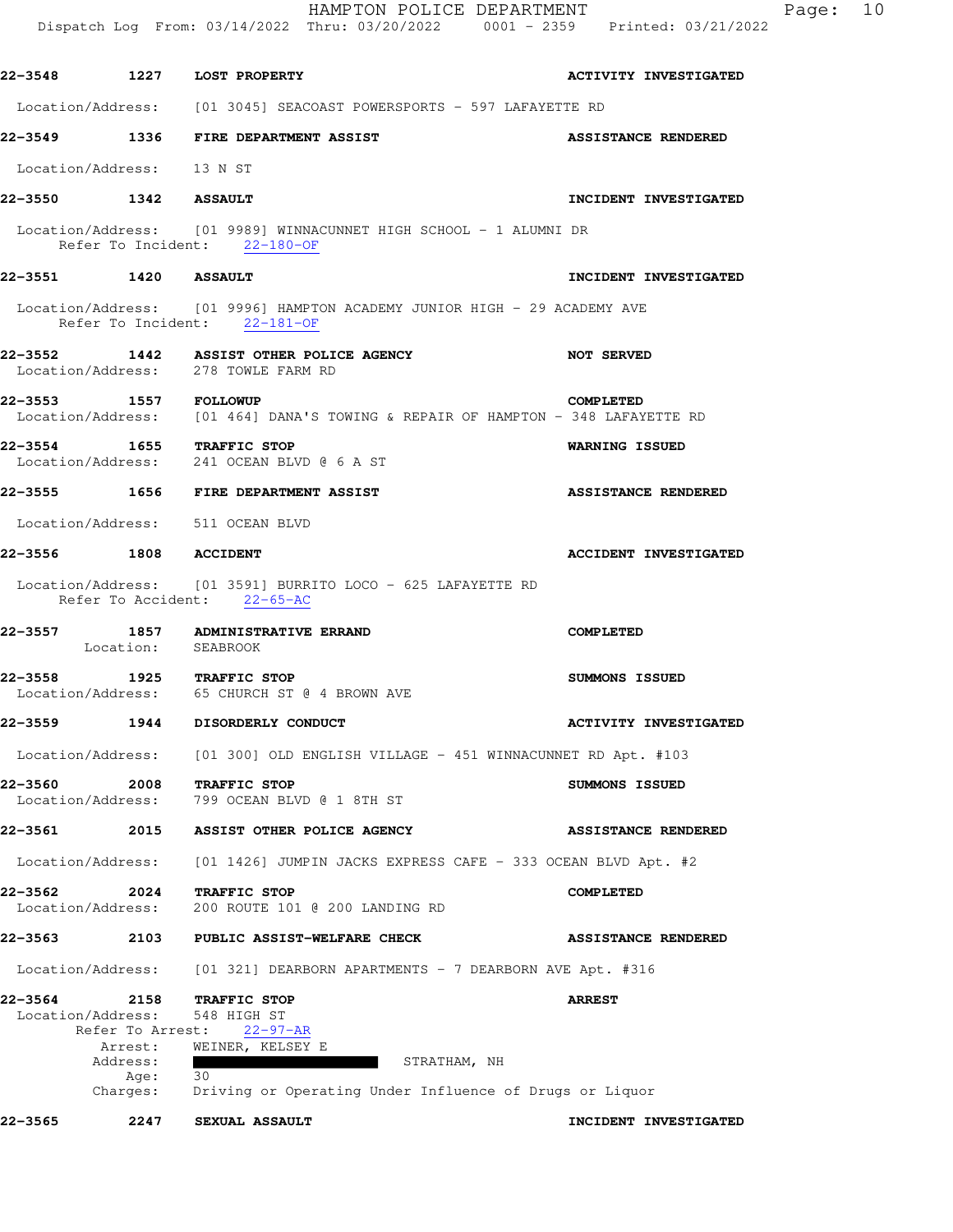|                                        | HAMPTON POLICE DEPARTMENT<br>Dispatch Log From: 03/14/2022 Thru: 03/20/2022 0001 - 2359 Printed: 03/21/2022 | 11<br>Page:                  |
|----------------------------------------|-------------------------------------------------------------------------------------------------------------|------------------------------|
|                                        | Location/Address: [01 950] CREAVY CREST - 16 J ST                                                           |                              |
| 22-3566<br>2257<br>Refer To Field Int: | DISORDERLY CONDUCT<br>Location/Address: [01 1423] THE 401 TAVERN - 401 LAFAYETTE RD<br>$22 - 46 - FI$       | <b>SERVED</b>                |
| 22–3567<br>2337                        | <b>ACCIDENT</b>                                                                                             | <b>ACCIDENT INVESTIGATED</b> |
| Refer To Accident:                     | Location/Address: [01 1338] PNF TRUST OF 2013 - 1 MILL RD<br>$22 - 66 - AC$                                 |                              |
| 22–3568                                | 2350<br>TRAFFIC STOP<br>Location/Address: 65 CHURCH ST @ 4 BROWN AVE                                        | <b>WARNING ISSUED</b>        |
| 2358<br>22–3569<br>Location/Address:   | TRAFFIC STOP<br>35 BROWN AVE @ 50 ISLAND PATH                                                               | <b>WARNING ISSUED</b>        |

## **For Date: 03/18/2022 - Friday**

| 22-3570<br>Location/Address: | 0004                                                                | TRAFFIC STOP<br>[01 3638] WING-ITZ - 603 LAFAYETTE RD                                                                                                                                                                                                | WARNING ISSUED             |
|------------------------------|---------------------------------------------------------------------|------------------------------------------------------------------------------------------------------------------------------------------------------------------------------------------------------------------------------------------------------|----------------------------|
| 22-3571<br>Location/Address: | 0021<br>Refer To Arrest:<br>Arrest:<br>Address:<br>Age:<br>Charges: | TRAFFIC STOP<br>[01 718] THE SPORTS BARN - 95 DRAKESIDE RD<br>$22 - 98 - AR$<br>FRECHETTE, KENNETH DONALD<br>HAMPTON, NH<br>38<br>Driving or Operating Under Influence of Drugs or Liquor<br>Driving or Operating Under Influence of Drugs or Liquor | <b>ARREST</b>              |
| 22-3572<br>Location/Address: | 0024                                                                | TRAFFIC STOP<br>[01 1597] MCGIRL RESIDENCE - 27 MILL RD                                                                                                                                                                                              | WARNING ISSUED             |
| 22–3573                      | 0031                                                                | ASSIST OTHER POLICE AGENCY                                                                                                                                                                                                                           | <b>ASSISTANCE RENDERED</b> |
| Location/Address:            |                                                                     | [01 343] MARI ANNE MOTEL - 2 OCEAN BLVD                                                                                                                                                                                                              |                            |
| 22–3574                      |                                                                     | 0059 FIRE DEPARTMENT ASSIST                                                                                                                                                                                                                          | <b>ASSISTANCE RENDERED</b> |
| Location/Address:            | Refer To Incident:                                                  | 16 TUCK RD<br>$22 - 183 - OF$                                                                                                                                                                                                                        |                            |
| 22–3575<br>Location/Address: | 0153                                                                | TRAFFIC STOP<br>35 BROWN AVE @ 50 ISLAND PATH                                                                                                                                                                                                        | WARNING ISSUED             |
| 22-3576<br>Location/Address: | 0307<br>Refer To $P/C$ :<br>$P/C$ :<br>Address:<br>Age:<br>Charges: | PROTECTIVE CUSTODY<br>[01 0051] ASHWORTH HOTEL - 295 OCEAN BLVD<br>$22 - 99 - AR$<br>RUSSELL, JACOB<br>WILMINGTON, MA<br>26<br>PROTECTIVE CUSTODY                                                                                                    | <b>ARREST</b>              |
| 22–3577                      | 0507                                                                | FIRE DEPARTMENT ASSIST                                                                                                                                                                                                                               | <b>ASSISTANCE RENDERED</b> |
| Location/Address:            |                                                                     | [01 693] CINNAMON RAINBOW SURF SHOP - 937 OCEAN BLVD                                                                                                                                                                                                 |                            |
| 22-3578<br>Location/Address: | 0514                                                                | <b>FOLLOWUP</b><br>[01 728] HAMPTON POLICE STATION - 100 BROWN AVE                                                                                                                                                                                   | <b>COMPLETED</b>           |
| 22–3579<br>Location/Address: | 0548                                                                | TRAFFIC MONITORING<br>278 TOWLE FARM RD                                                                                                                                                                                                              | AREA MONITORED             |
| 22-3580<br>Location/Address: | 0620                                                                | TRAFFIC STOP<br>[01 3328] HARBOR VIEW CONDOS/ASHWORTH AVE CONDOS - 180 ASHWORTH AVE                                                                                                                                                                  | WARNING ISSUED             |
| 22-3581                      | 0629                                                                | FIRE DEPARTMENT ASSIST                                                                                                                                                                                                                               | <b>ASSISTANCE RENDERED</b> |
| Location/Address:            |                                                                     | [01 1971] MJC SEACOAST VENTURES 10 LLC - 24 H ST Apt. $#1$                                                                                                                                                                                           |                            |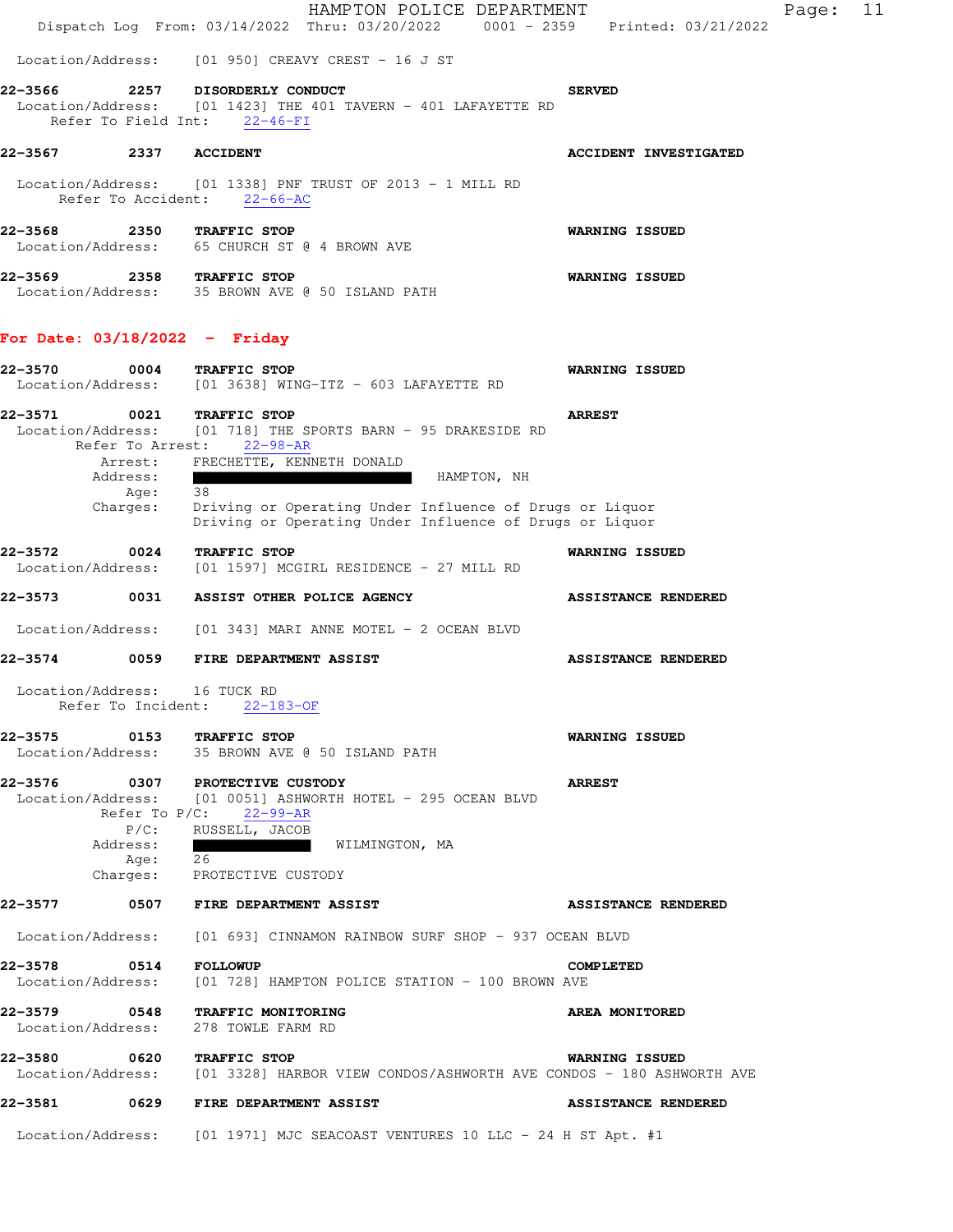| 22-3582 0645 ALARM               | $Location/Address:$ [01 1181] SLEEPNET - 5 MERRILL INDUSTRIAL DR                                             | UNFOUNDED ALARM              |
|----------------------------------|--------------------------------------------------------------------------------------------------------------|------------------------------|
|                                  | 22-3583 0749 ANIMAL NUISANCE<br>Location/Address: [01 452] SKATEBOARD PARK - HARDART'S WAY                   | <b>COMPLETED</b>             |
| Location/Address: K ST           | 22-3584 0819 SUSPICIOUS ACTIVITY                                                                             | PARTY LOCATED                |
|                                  | 22-3585 0822 TRAFFIC CONTROL<br>$Location/Address:$ [01 9992] MARSTON SCHOOL - 4 MARSTON WAY                 | <b>COMPLETED</b>             |
| Location/Address:                | 22-3586 0844 ANIMAL NUISANCE<br>J ST                                                                         | UNABLE TO LOCATE             |
|                                  |                                                                                                              | <b>ASSISTANCE RENDERED</b>   |
|                                  | Location/Address: 32 DEARBORN AVE                                                                            |                              |
|                                  | 22-3588 0913 ADMINISTRATIVE ERRAND<br>Location/Address: [01 0314] SEACOAST CAR WASH - 595 LAFAYETTE RD       | <b>COMPLETED</b>             |
| Location/Address: HOBSON AVE     | 22-3589 0942 PARKING VIOLATIONS                                                                              | <b>DISPUTE RESOLVED</b>      |
|                                  | <b>22-3590 6956 FIRE DEPARTMENT ASSIST</b>                                                                   | <b>ASSISTANCE RENDERED</b>   |
|                                  | $Location/Address:$ [01 2804] WOOD RESIDENCE - 4 RUTH $LN$                                                   |                              |
| Location/Address:                | 22-3591 1026 TRAFFIC MONITORING<br>769 OCEAN BLVD @ 1 5TH ST                                                 | <b>COMPLETED</b>             |
| Location/Address: 1 RICHARD ST   | 22-3592 1030 VIN VERIFICATION                                                                                | <b>COMPLETED</b>             |
|                                  |                                                                                                              |                              |
| 22-3593 1034 ACCIDENT            |                                                                                                              | <b>ACCIDENT INVESTIGATED</b> |
|                                  | Refer To Accident: 22-67-AC                                                                                  |                              |
| Location/Address: 295 OCEAN BLVD | 22-3594 1102 FIRE DEPARTMENT ASSIST                                                                          | <b>ASSISTANCE RENDERED</b>   |
|                                  | Location/Address: [01 6002] PARTRIDGE HOUSE - 777 LAFAYETTE RD                                               |                              |
| 22-3595 1108 TRAFFIC STOP        | Location/Address: 27 ASHWORTH AVE @ 23 B ST                                                                  | <b>COMPLETED</b>             |
|                                  | 22-3596 1122 ADMINISTRATIVE ERRAND<br>Location/Address: [01 9998] HAMPTON TOWN OFFICE - 100 WINNACUNNET RD   | <b>COMPLETED</b>             |
|                                  | 22-3597 1123 OBSTRUCTING PUBLIC WAY<br>Location/Address: [01 26] SEA KETCH RESTAURANT & PUB - 127 OCEAN BLVD | <b>WARNING ISSUED</b>        |
|                                  | 22-3598 1124 OBSTRUCTING PUBLIC WAY<br>Location/Address: [01 691] SAL'S PIZZA - 189 OCEAN BLVD               | <b>COMPLETED</b>             |
|                                  | 22-3599 1137 ADMINISTRATIVE ERRAND<br>Location/Address: [01 3484] HAMPTON DISTRICT COURT - 3 TIMBER SWAMP RD | <b>COMPLETED</b>             |
| 22-3600                          | 1153 FIRE DEPARTMENT ASSIST<br>Location/Address: 14 RIDGEVIEW TER                                            | NO ACTION                    |
|                                  | 22-3601 1154 ENDANGERING WELFARE OF CHILD                                                                    | <b>INCIDENT INVESTIGATED</b> |
|                                  | Location/Address: [01 728] HAMPTON POLICE STATION - 100 BROWN AVE<br>Refer To Incident: 22-184-OF            |                              |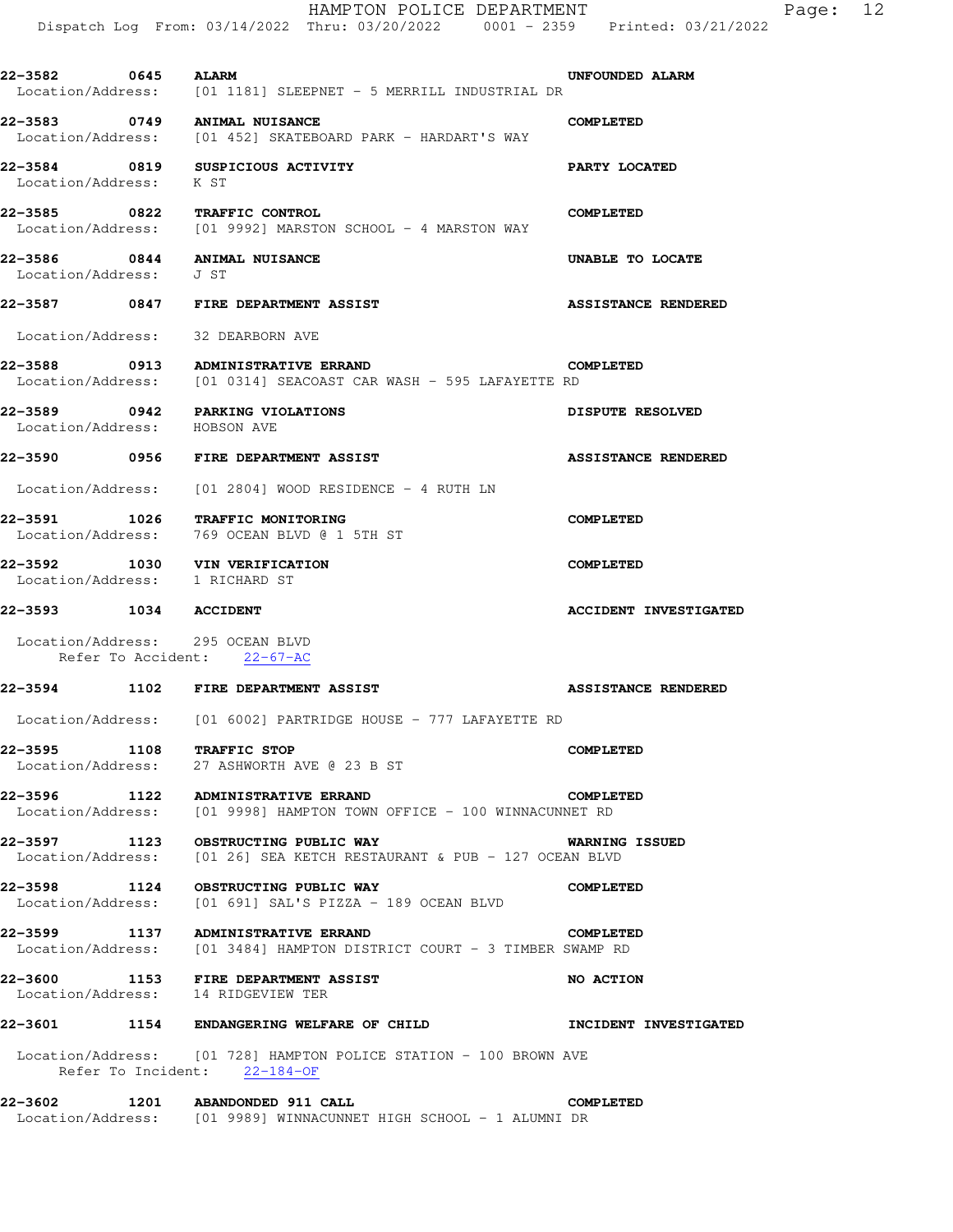|                              |                              | HAMPTON POLICE DEPARTMENT<br>Dispatch Log From: 03/14/2022 Thru: 03/20/2022 0001 - 2359 Printed: 03/21/2022                           | Page: 13                        |
|------------------------------|------------------------------|---------------------------------------------------------------------------------------------------------------------------------------|---------------------------------|
|                              |                              | 22-3603 1259 FIRE DEPARTMENT ASSIST                                                                                                   | <b>ASSISTANCE RENDERED</b>      |
|                              |                              | Location/Address: [01 1461] CVS PHARMACY - 321 LAFAYETTE RD Apt. #A                                                                   |                                 |
|                              |                              | 22-3604 1329 TRAFFIC STOP<br>Location/Address: 184 ASHWORTH AVE @ 2 DOW AVE                                                           | <b>WARNING ISSUED</b>           |
|                              |                              | 22-3605 1338 CRIMINAL MISCHIEF                                                                                                        | INCIDENT INVESTIGATED           |
|                              |                              | Location/Address: [01 43] FARR'S FAMOUS CHICKEN - 43 ASHWORTH AVE<br>Refer To Incident: 22-185-OF                                     |                                 |
|                              |                              | 22-3606 1355 NOTIFICATIONS<br>Location/Address: [01 43] FARR'S FAMOUS CHICKEN - 43 ASHWORTH AVE                                       | <b>COMPLETED</b>                |
|                              |                              | 22-3608 1406 VIN VERIFICATION<br>Location/Address: SEACOAST PREFORMANCE - 6 MARY BATCHELDER RD Apt. #2                                | NO ACTION                       |
|                              |                              | 22-3607 1408 TRAFFIC STOP<br>Location/Address: 234 LAFAYETTE RD @ 20 DRAKESIDE RD                                                     | <b>WARNING ISSUED</b>           |
|                              |                              | 22-3609 1418 RECKLESS OPERATION<br>Location/Address: [01 621] ROCKY BEND - 500 OCEAN BLVD                                             | UNABLE TO LOCATE                |
| Location/Address: OCEAN BLVD |                              | 22-3610 1420 TRAFFIC MONITORING                                                                                                       | <b>COMPLETED</b>                |
|                              |                              | 22-3611 1507 PARKING VIOLATIONS                                                                                                       | <b>PARKING VIOLATION ISSUED</b> |
|                              |                              | Location/Address: [01 2348] STATE MAIN BEACH - CONCORD - 34 CONCORD AVE                                                               |                                 |
|                              |                              | 22-3612 1516 TRAFFIC STOP<br>Location/Address: 37 ASHWORTH AVE @ 26 C ST                                                              | <b>WARNING ISSUED</b>           |
|                              |                              | 22-3613 1525 TRAFFIC STOP<br>Location/Address: [01 2515] MOBIL ALLTOWN - 280 LAFAYETTE RD                                             | <b>WARNING ISSUED</b>           |
|                              |                              | 22-3614 1553 ANIMAL NUISANCE                                                                                                          | INCIDENT INVESTIGATED           |
|                              |                              | Location/Address: 39 ESKER RD<br>Refer To Incident: 22-186-OF                                                                         |                                 |
|                              |                              | 22-3615 1558 TRAFFIC STOP<br>Location/Address: 2 0 ST @ 37 OCEAN BLVD                                                                 | <b>WARNING ISSUED</b>           |
|                              |                              | 22-3616 1612 TRAFFIC STOP<br>Location/Address: 971 OCEAN BLVD @ 3 ACORN RD                                                            | <b>WARNING ISSUED</b>           |
|                              |                              | 22-3617 1615 TRAFFIC STOP<br>Location/Address: 124 ASHWORTH AVE @ 2 AUBURN AVE<br>Refer To Arrest: 22-100-AR<br>Arrest: CEBULA, ALLAN | <b>ARREST</b>                   |
|                              | Address:<br>Age:<br>Charges: | HAMPTON, NH<br><b>TELE</b><br>- 63<br>DRIVING AFTER REVOCATION OR SUSPENSION                                                          |                                 |
| 22-3618<br>Location/Address: |                              | 1620 TRAFFIC STOP<br>[01 2515] MOBIL ALLTOWN - 280 LAFAYETTE RD                                                                       | <b>WARNING ISSUED</b>           |
| Location/Address:            |                              | 22-3619 1648 LEGAL PAPER SERVICE<br>[01 2800] COLE RESIDENCE - 406 HIGH ST Apt. #1                                                    | <b>NOT SERVED</b>               |
| 22-3620<br>Location/Address: |                              | 1650 TRAFFIC MONITORING<br>757 OCEAN BLVD @ 1 4TH ST                                                                                  | <b>COMPLETED</b>                |
| Location/Address:            |                              | 22-3621 1653 TRAFFIC STOP<br>137 OCEAN BLVD @ 5 F ST                                                                                  | SUMMONS ISSUED                  |
| 22–3622                      |                              | 1722 TRAFFIC STOP<br>Location/Address: 31 BROWN AVE                                                                                   | WARNING ISSUED                  |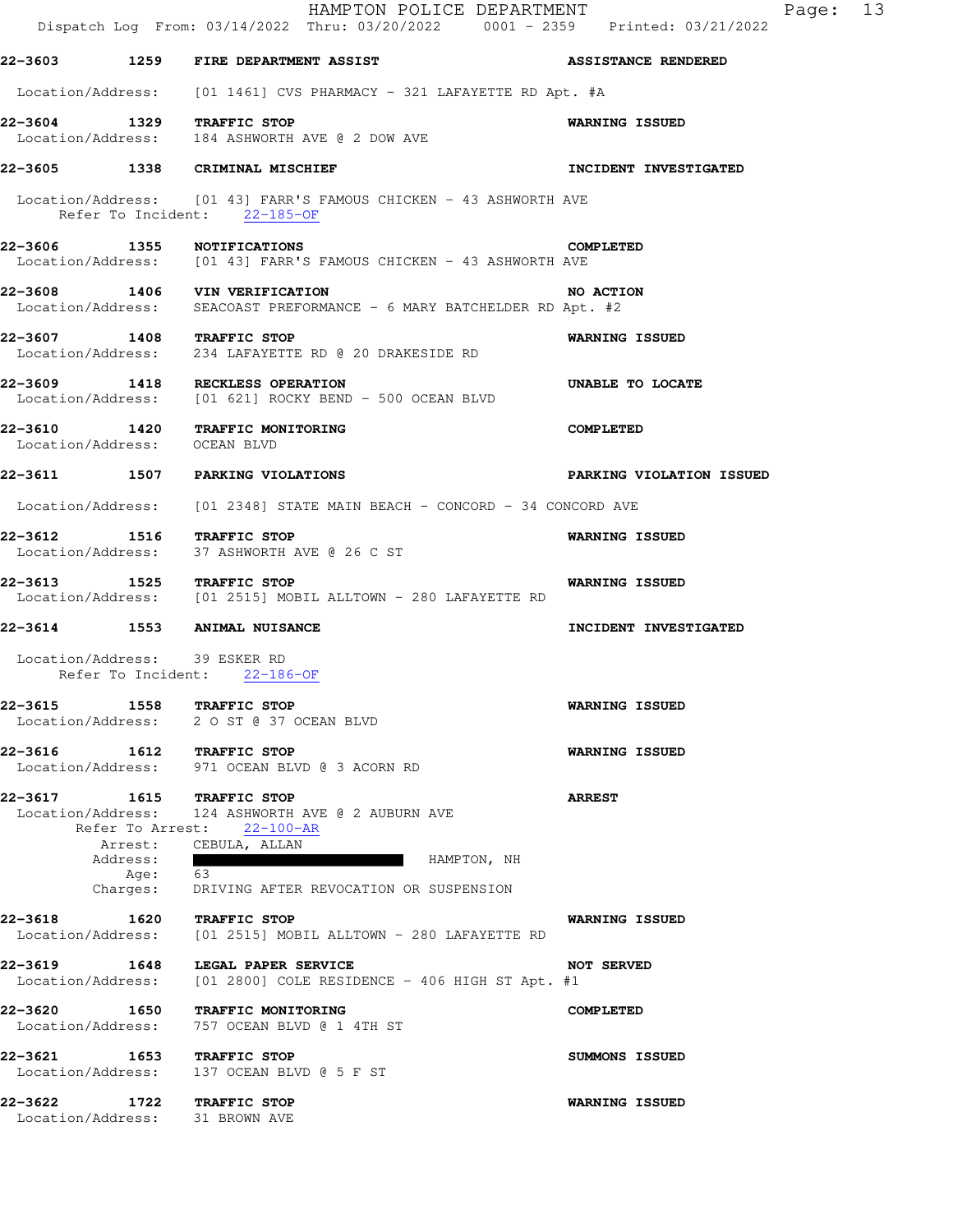|                                                               | HAMPTON POLICE DEPARTMENT<br>Dispatch Log From: 03/14/2022 Thru: 03/20/2022 0001 - 2359 Printed: 03/21/2022 | Page: 14                     |
|---------------------------------------------------------------|-------------------------------------------------------------------------------------------------------------|------------------------------|
| 22-3623 1728 TRAFFIC STOP                                     | Location/Address: 359 OCEAN BLVD @ 3 CHURCH ST                                                              | <b>SUMMONS ISSUED</b>        |
|                                                               | 22-3624 1744 MOTORIST ASSISTANCE<br>Location/Address: [01 621] ROCKY BEND - 500 OCEAN BLVD                  | <b>COMPLETED</b>             |
| Location/Address: OCEAN BLVD                                  | 22-3625 1752 TRAFFIC MONITORING                                                                             | <b>COMPLETED</b>             |
|                                                               | 22-3626 1758 ADMINISTRATIVE ERRAND<br>Location/Address: [01 728] HAMPTON POLICE STATION - 100 BROWN AVE     | <b>COMPLETED</b>             |
|                                                               | <b>22-3627 1804 FIRE DEPARTMENT ASSIST</b>                                                                  | <b>ASSISTANCE RENDERED</b>   |
|                                                               | Location/Address: [01 1640] HOWARD RESIDENCE - 29 MACE RD                                                   |                              |
| 22-3628 1823 TRAFFIC STOP<br>Location/Address: 603 OCEAN BLVD |                                                                                                             | <b>WARNING ISSUED</b>        |
| 22-3629 1824 TRAFFIC STOP                                     | Location/Address: 215 OCEAN BLVD @ 8 B ST                                                                   | <b>WARNING ISSUED</b>        |
| 22-3630 1829 TRAFFIC STOP                                     | Location/Address: 887 OCEAN BLVD @ 2 17TH ST                                                                | WARNING ISSUED               |
| 22-3631 1834 TRAFFIC STOP                                     | Location/Address: 897 OCEAN BLVD @ 7 18TH ST                                                                | <b>WARNING ISSUED</b>        |
|                                                               | 22-3632 1839 SUSPICIOUS ACTIVITY                                                                            | <b>ACTIVITY INVESTIGATED</b> |
| Location/Address: HEMLOCK HAVEN                               |                                                                                                             |                              |
|                                                               | 22-3633 1843 UNATTENDED DEATH                                                                               | INCIDENT INVESTIGATED        |
| Location/Address: 19 PLYMOUTH ST                              | Refer To Incident: 22-187-OF                                                                                |                              |
| 22-3634 1849 TRAFFIC STOP                                     | Location/Address: 37 OCEAN BLVD @ 2 O ST                                                                    | <b>WARNING ISSUED</b>        |
| 22-3635 1853 TRAFFIC STOP                                     | Location/Address: 857 OCEAN BLVD @ 2 15TH ST                                                                | SUMMONS ISSUED               |
| 22-3636 1906 TRAFFIC STOP                                     | Location/Address: 615 OCEAN BLVD @ 580 WINNACUNNET RD                                                       | <b>WARNING ISSUED</b>        |
| 22-3637 1917 TRAFFIC STOP<br>Location/Address:                | 45 EXETER RD @ 2 JOSEPHINE DR                                                                               | <b>WARNING ISSUED</b>        |
| 22-3638 1923 TRAFFIC STOP                                     | Location/Address: [01 572] CASINO FRONT - 169 OCEAN BLVD                                                    | <b>WARNING ISSUED</b>        |
| 22-3639 1931 TRAFFIC STOP<br>Location/Address:                | 769 OCEAN BLVD @ 1 5TH ST                                                                                   | WARNING ISSUED               |
| 22-3640 1937 TRAFFIC STOP                                     | Location/Address: [01 456] UNDERWOOD BRIDGE - 1 OCEAN BLVD                                                  | <b>WARNING ISSUED</b>        |
| 22-3641 1942 TRAFFIC STOP<br>Location/Address:                | 203 OCEAN BLVD @ 6 C ST                                                                                     | <b>WARNING ISSUED</b>        |
| 22-3642 1945 TRAFFIC STOP                                     | Location/Address: 877 OCEAN BLVD @ 1 16TH ST                                                                | <b>WARNING ISSUED</b>        |
| 22-3643 2013 TRAFFIC STOP                                     | Location/Address: 857 OCEAN BLVD @ 2 15TH ST                                                                | <b>COMPLETED</b>             |
| 22-3644 2016 TRAFFIC STOP                                     | Location/Address: 40 OCEAN BLVD @ 1 BRADFORD AVE                                                            | <b>WARNING ISSUED</b>        |
| 22–3645                                                       | 2017 RECKLESS OPERATION                                                                                     | <b>COMPLETED</b>             |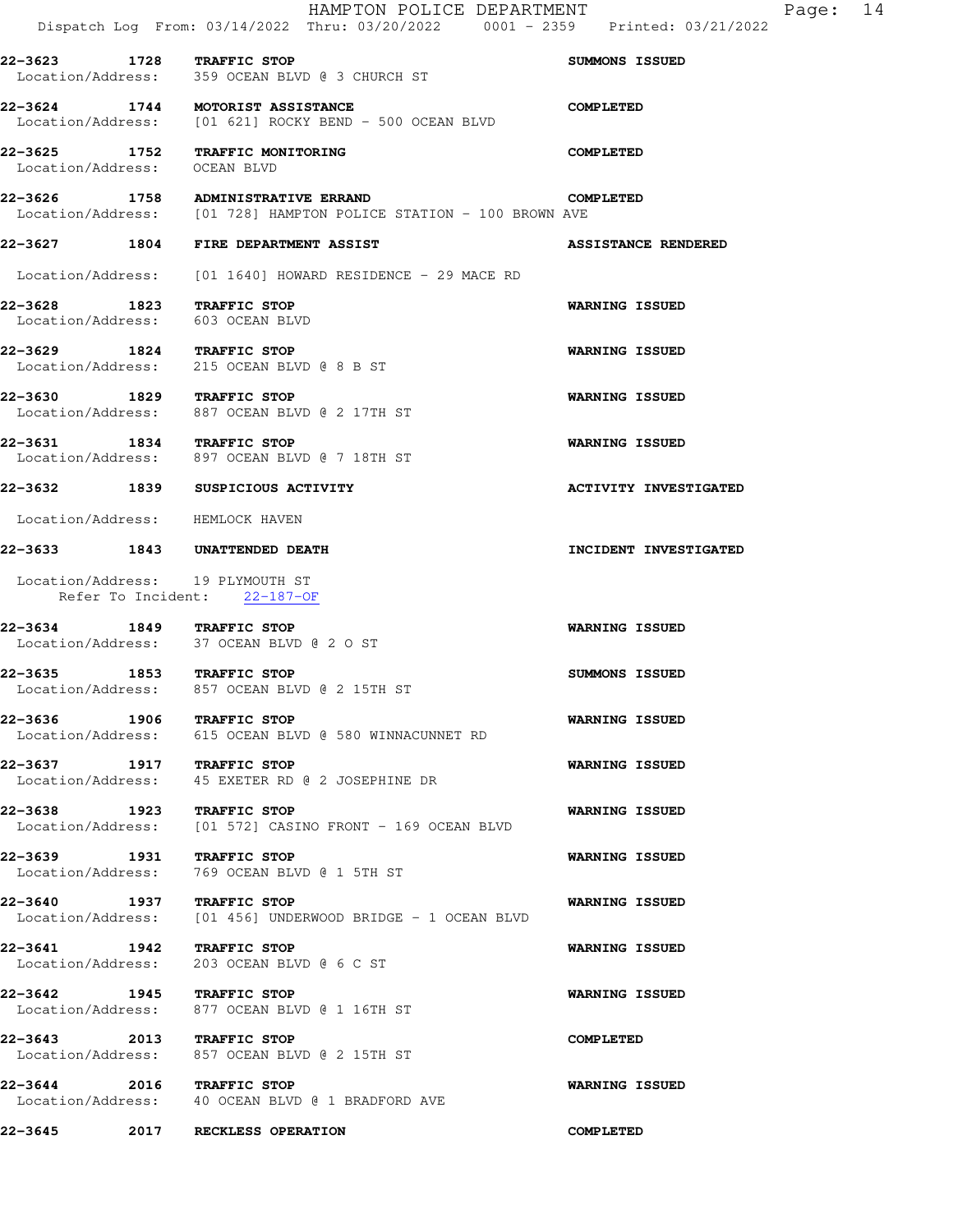|                                   | HAMPTON POLICE DEPARTMENT<br>Dispatch Log From: 03/14/2022 Thru: 03/20/2022 0001 - 2359 Printed: 03/21/2022 | 15<br>Page:                  |  |
|-----------------------------------|-------------------------------------------------------------------------------------------------------------|------------------------------|--|
|                                   | $Location/Address:$ [01 L0000240] TUCK FIELD - 40 PARK AVE                                                  |                              |  |
| 22-3646                           | <b>2050 FOLLOWUP</b><br>Location/Address: [01 728] HAMPTON POLICE STATION - 100 BROWN AVE                   | <b>COMPLETED</b>             |  |
| 22-3647 2053 TRAFFIC STOP         | Location/Address: 2 OCEAN BLVD @ 8 STATE PARK RD                                                            | <b>WARNING ISSUED</b>        |  |
| 22-3648 2056 TRAFFIC STOP         | Location/Address: 215 OCEAN BLVD @ 8 B ST                                                                   | <b>WARNING ISSUED</b>        |  |
|                                   | 22-3649 2110 FIRE DEPARTMENT ASSIST                                                                         | <b>ASSISTANCE RENDERED</b>   |  |
|                                   | Location/Address: [01 1461] CVS PHARMACY - 321 LAFAYETTE RD Apt. #A                                         |                              |  |
| 22–3650 2121                      | TRAFFIC STOP<br>Location/Address: 215 OCEAN BLVD @ 8 B ST                                                   | <b>COMPLETED</b>             |  |
| 22-3651 2126 TRAFFIC STOP         | Location/Address: 241 OCEAN BLVD @ 6 A ST                                                                   | SUMMONS ISSUED               |  |
| 22-3652 2130 TRAFFIC STOP         | Location/Address: 187 OCEAN BLVD @ 1 D ST                                                                   | <b>WARNING ISSUED</b>        |  |
|                                   | 22-3653 2134 ASSIST OTHER POLICE AGENCY                                                                     | <b>ASSISTANCE RENDERED</b>   |  |
|                                   | Location/Address: 937 OCEAN BLVD @ 538 HIGH ST                                                              |                              |  |
| 22-3654 2135 TRAFFIC STOP         | Location/Address: 819 OCEAN BLVD @ 1 10TH ST                                                                | <b>WARNING ISSUED</b>        |  |
|                                   | 22-3655 2142 PARKING VIOLATIONS                                                                             | PARKING VIOLATION ISSUED     |  |
| Location/Address: 9 L ST          |                                                                                                             |                              |  |
| 22-3656 2155 TRAFFIC STOP         | Location/Address: 200 ROUTE 101 @ 200 LANDING RD                                                            | <b>WARNING ISSUED</b>        |  |
|                                   | 22-3657 2156 ASSIST OTHER POLICE AGENCY<br>Location/Address: [01 138] WALLY'S PUB - 144 ASHWORTH AVE        | <b>COMPLETED</b>             |  |
| 22-3658 2202<br>Location/Address: | TRAFFIC STOP<br>116 ASHWORTH AVE @ 23 MOORING DR                                                            | <b>WARNING ISSUED</b>        |  |
| 22–3659 2209                      | TRAFFIC STOP<br>Location/Address: 27 ASHWORTH AVE @ 23 B ST                                                 | <b>WARNING ISSUED</b>        |  |
| 22-3660 2226 TRAFFIC STOP         | Location/Address: [01 621] ROCKY BEND - 500 OCEAN BLVD                                                      | WARNING ISSUED               |  |
|                                   | 22-3661 2234 RECKLESS OPERATION<br>Location/Address: 769 OCEAN BLVD @ 1 5TH ST                              | UNABLE TO LOCATE             |  |
| 22–3662 2305                      | <b>RUNAWAY</b>                                                                                              | <b>ACTIVITY INVESTIGATED</b> |  |
|                                   | Location/Address: 74 HEMLOCK HAVEN                                                                          |                              |  |
|                                   | 22-3663 2312 DISORDERLY CONDUCT<br>Location/Address: 9 WARNER LN                                            | <b>WARNING ISSUED</b>        |  |
| 22-3664 2341 TRAFFIC STOP         | Location/Address: 321 OCEAN BLVD                                                                            | <b>WARNING ISSUED</b>        |  |
| 22-3665 2350 TRAFFIC STOP         | Location/Address: [01 572] CASINO FRONT - 169 OCEAN BLVD                                                    | <b>WARNING ISSUED</b>        |  |
|                                   |                                                                                                             |                              |  |

# **For Date: 03/19/2022 - Saturday**

| 22–3666           | 0009 | <b>TRAFFIC STOP</b>           | <b>ARREST</b> |
|-------------------|------|-------------------------------|---------------|
| Location/Address: |      | IN FRONT OF PD - ASHWORTH AVE |               |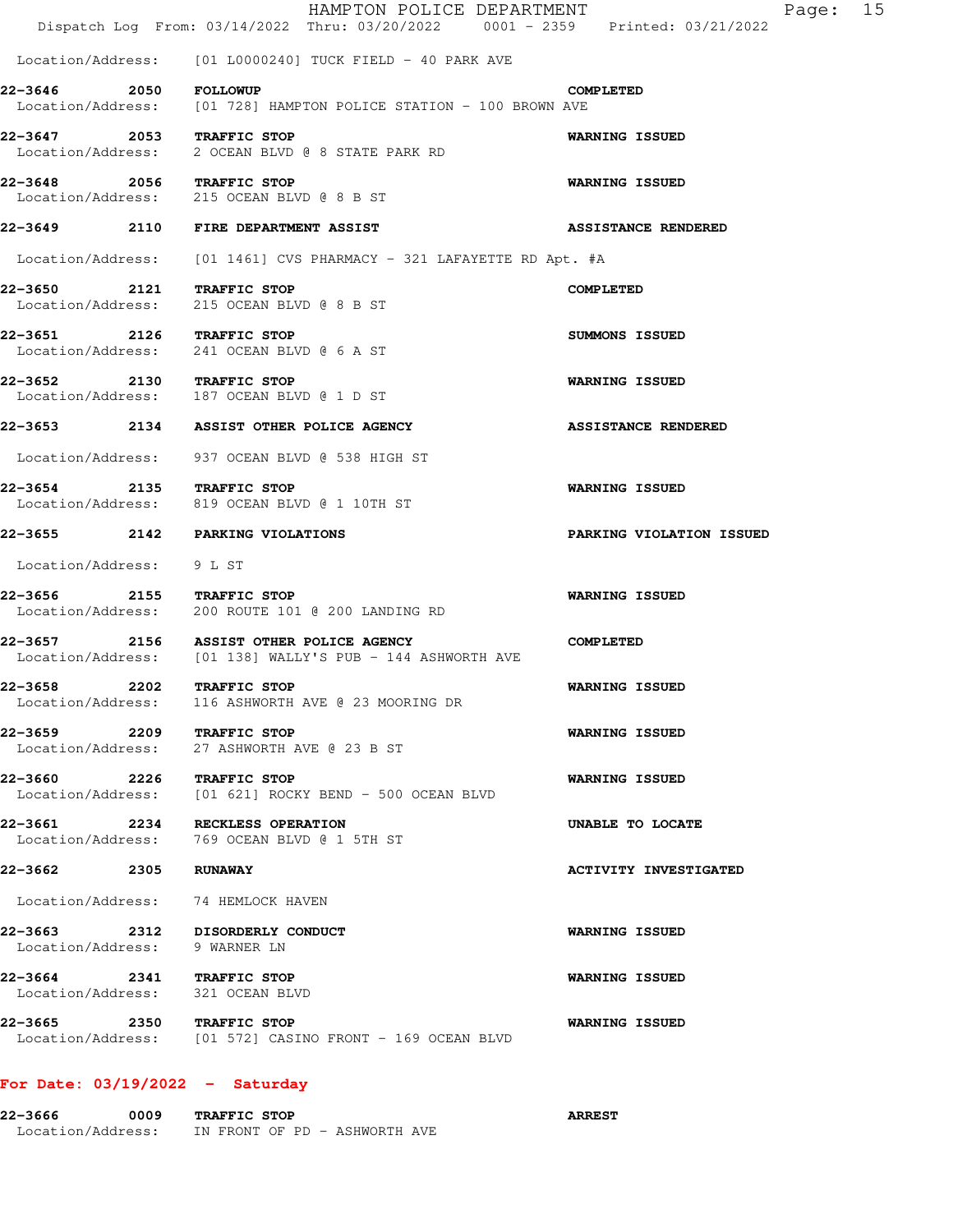HAMPTON POLICE DEPARTMENT Fage: 16 Dispatch Log From: 03/14/2022 Thru: 03/20/2022 0001 - 2359 Printed: 03/21/2022 Refer To Arrest: 22-101-AR Arrest: GUZMAN GOMEZ, KEVIN A Address: SWAMPSCOTT, MA Age: 18 Charges: UNLAWFUL POSSESSION OF ALCOHOL FALSE REPORT TO LAW ENFORCEMENT Refer To Arrest: 22-102-AR Arrest: LEAHY, CHRISTIANA MARGARET Address: PEABODY, MA Age: 18 Charges: UNLAWFUL POSSESSION OF ALCOHOL Refer To Arrest: 22-103-AR Juvenile Arrest Age: 17 Charges: Transportation of Alcoholic Beverages by a Minor **22-3667 0011 FIRE DEPARTMENT ASSIST ASSISTANCE RENDERED**  Location/Address: 2 HEMLOCK HAVEN **22-3668 0032 TRAFFIC STOP WARNING ISSUED**  Location/Address: 167 ASHWORTH AVE @ 19 O ST **22-3669 0034 SUSPICIOUS ACTIVITY UNABLE TO LOCATE**  Location/Address: 2 DOVER AVE **22-3670 0116 TRAFFIC STOP ARREST**  Location/Address: 120 ASHWORTH AVE @ 25 J ST Refer To P/C: 22-104-AR P/C: MERRILL, CAILYN ROSE Address: HAVERHILL, MA Age: 21<br>Charges: Dr. Driving or Operating Under Influence of Drugs or Liquor **22-3671 0211 SUSPICIOUS ACTIVITY ACTIVITY INVESTIGATED**  Location/Address: [01 0410] BEVERAGES UNLIMITED II - 67 OCEAN BLVD **22-3672 0222 FIRE DEPARTMENT ASSIST ASSISTANCE RENDERED**  Location/Address: [01 2166] GALLAGHER RESIDENCE - 84 HAMPTON MEADOWS **22-3673 0248 CRIMINAL MISCHIEF INCIDENT INVESTIGATED**  Location/Address: [01 1425] LAXMI REALTY APTS - 132 ASHWORTH AVE Apt. #3 Refer To Incident: 22-188-OF **22-3675 0712 CRIMINAL MISCHIEF COMPLETED**  Location/Address: 4 PURINGTON LN Apt. #B **22-3676 0719 FIRE DEPARTMENT ASSIST ASSISTANCE RENDERED**  Location/Address: [01 3332] SPRINGHILL SUITES - 299 EXETER RD **22-3677 0738 TRAFFIC STOP WARNING ISSUED**  235 WINNACUNNET RD @ 0 WARRIOR WAY **22-3678 0754 FIRE DEPARTMENT ASSIST COMPLETED**  Location/Address: [01 2922] CORNERSTONE AT HAMPTON HEALTH FACILITY - 298 EXETER RD **22-3679 0859 FOLLOWUP COMPLETED**  Location/Address: [01 728] HAMPTON POLICE STATION - 100 BROWN AVE **22-3680 0919 TRAFFIC STOP WARNING ISSUED**  Location/Address: [01 0653] OFFICE BUILDING - 408 LAFAYETTE RD **22-3681 1000 OBSTRUCTING PUBLIC WAY SERVICES RENDERED**  Location/Address: ATLANTIC AVE **22-3682 1001 ANIMAL NUISANCE UNABLE TO LOCATE** 

Location/Address: 20 WAYSIDE FARM LN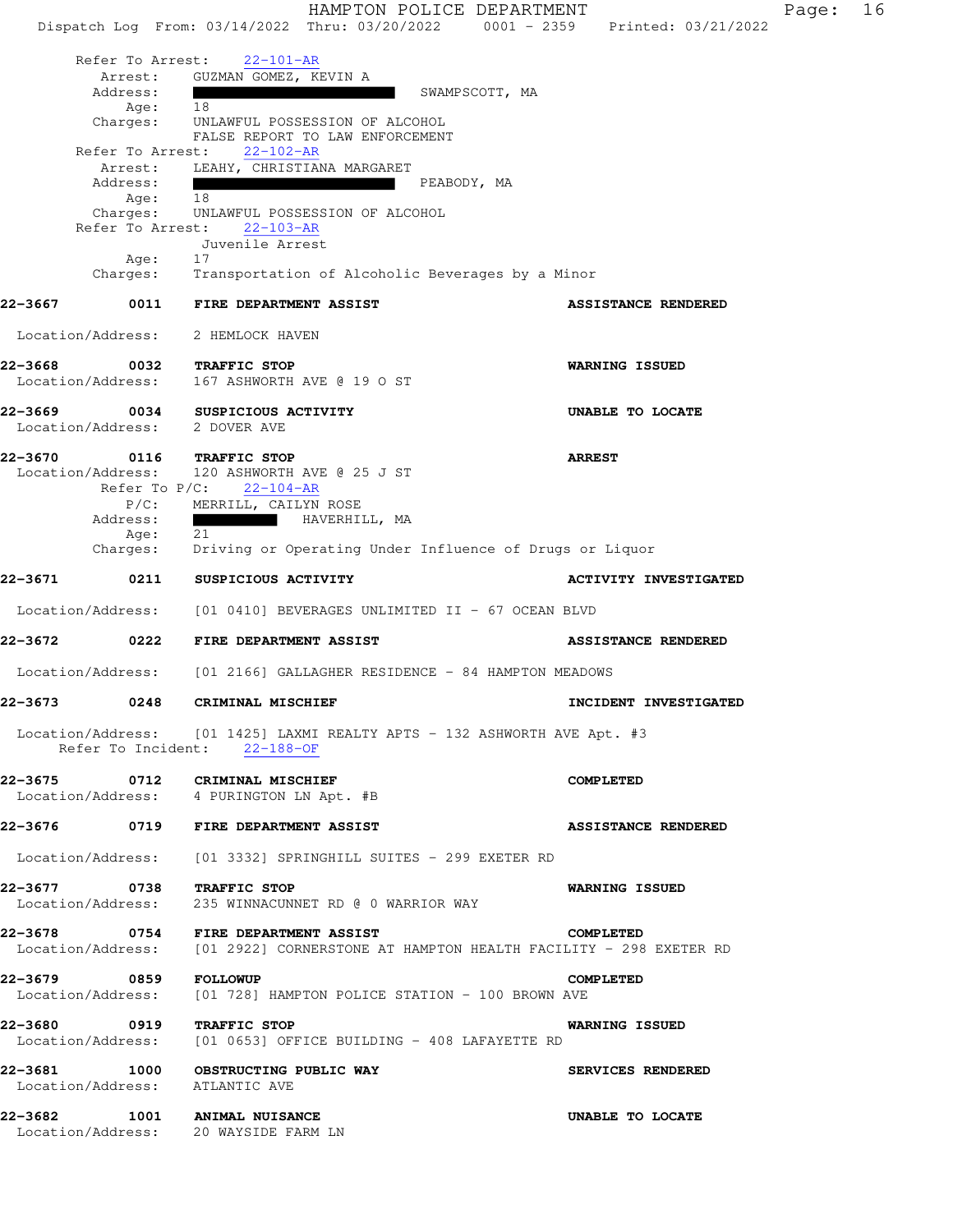|                                                                                                                              | HAMPTON POLICE DEPARTMENT<br>Dispatch Log From: 03/14/2022 Thru: 03/20/2022 0001 - 2359 Printed: 03/21/2022                                                                                                                   | 17<br>Page:                |
|------------------------------------------------------------------------------------------------------------------------------|-------------------------------------------------------------------------------------------------------------------------------------------------------------------------------------------------------------------------------|----------------------------|
| 22-3683 1029 ANIMAL NUISANCE                                                                                                 | Location/Address: [01 2354] STATE MAIN BEACH - M ST - 66 OCEAN BLVD                                                                                                                                                           | <b>COMPLETED</b>           |
| 22-3684 1244 TRAFFIC STOP<br>Location/Address:                                                                               | 200 ASHWORTH AVE                                                                                                                                                                                                              | <b>WARNING ISSUED</b>      |
| 22-3685 1257 TRAFFIC STOP                                                                                                    |                                                                                                                                                                                                                               | <b>WARNING ISSUED</b>      |
| Location/Address: 31 OCEAN BLVD @ 2 P ST<br>22-3686 1304 SUSPICIOUS ACTIVITY                                                 |                                                                                                                                                                                                                               | <b>COMPLETED</b>           |
| Location/Address:<br>22-3687 1329                                                                                            | [01 544] STATE SEASHELL COMPLEX - 170 OCEAN BLVD<br>TRAFFIC STOP                                                                                                                                                              | <b>WARNING ISSUED</b>      |
| Location/Address:                                                                                                            | $[01 L0000078]$ BLUEJAY MOTEL - 186 ASHWORTH AVE                                                                                                                                                                              |                            |
| 22-3688 1336 TRAFFIC STOP<br>Location/Address:                                                                               | [01 19] DRIFT RESORT - 18 OCEAN BLVD                                                                                                                                                                                          | SUMMONS ISSUED             |
| 22-3689 1344 SUSPICIOUS ACTIVITY                                                                                             |                                                                                                                                                                                                                               | <b>ASSISTANCE RENDERED</b> |
| Location/Address: 21 SEAVEY ST                                                                                               |                                                                                                                                                                                                                               |                            |
| 22-3690 1401 TRAFFIC STOP<br>Location/Address: 9 OCEAN BLVD                                                                  |                                                                                                                                                                                                                               | <b>SUMMONS ISSUED</b>      |
| 22-3691 1418 SUSPICIOUS ACTIVITY<br>Location/Address:                                                                        | 21 SEAVEY ST                                                                                                                                                                                                                  | CIVIL ISSUE                |
| 22-3692 1439 TRAFFIC STOP<br>Location/Address:<br>10 Q ST                                                                    |                                                                                                                                                                                                                               | <b>WARNING ISSUED</b>      |
| 22-3693 1524 VIN VERIFICATION<br>Location/Address:                                                                           | [01 1688] BRONZO RESIDENCE - 15 HUNTER DR                                                                                                                                                                                     | <b>COMPLETED</b>           |
| 22-3694 1555                                                                                                                 | <b>ADMINISTRATIVE ERRAND</b><br>Location/Address: [01 9996] HAMPTON ACADEMY JUNIOR HIGH - 29 ACADEMY AVE                                                                                                                      | <b>COMPLETED</b>           |
| 22-3695 1644 TRAFFIC STOP<br>Location/Address: 75 LAFAYETTE RD                                                               |                                                                                                                                                                                                                               | <b>SUMMONS ISSUED</b>      |
| 1654 LEGAL PAPER SERVICE<br>22–3696<br>Location/Address: 87 BROWN AVE Apt. #4                                                |                                                                                                                                                                                                                               | <b>NOT SERVED</b>          |
| 22-3697<br>1736 TRAFFIC STOP<br>Refer To Arrest: 22-105-AR<br>Arrest: TERRY, NICHOLE L<br>Address:<br>Age:<br>42<br>Charges: | Location/Address: [01 622] TIDE MILL BRIDGE - 100 ROUTE 101<br><b>Contract Contract Contract Contract</b><br>NASHUA, NH<br>SUSPENDED REGISTRATION (OPERATING-MISD)<br>BENCH WARRANT<br>DRIVING AFTER REVOCATION OR SUSPENSION | <b>ARREST</b>              |
| 1749 TRAFFIC STOP<br>22-3698<br>Location/Address:                                                                            | 214 HIGH ST                                                                                                                                                                                                                   | <b>WARNING ISSUED</b>      |
| 22-3699 1757 ADMINISTRATIVE ERRAND                                                                                           | Location/Address: [01 728] HAMPTON POLICE STATION - 100 BROWN AVE                                                                                                                                                             | <b>COMPLETED</b>           |
| 22-3700 1818 FIRE DEPARTMENT ASSIST                                                                                          |                                                                                                                                                                                                                               | <b>ASSISTANCE RENDERED</b> |
|                                                                                                                              | $Location/Address:$ [01 731] WOODS RESIDENCE - 6 H ST                                                                                                                                                                         |                            |
| 22-3701                                                                                                                      | 1824 FIRE DEPARTMENT ASSIST                                                                                                                                                                                                   | <b>ASSISTANCE RENDERED</b> |
|                                                                                                                              | Location/Address: [01 1971] MJC SEACOAST VENTURES 10 LLC - 24 H ST                                                                                                                                                            |                            |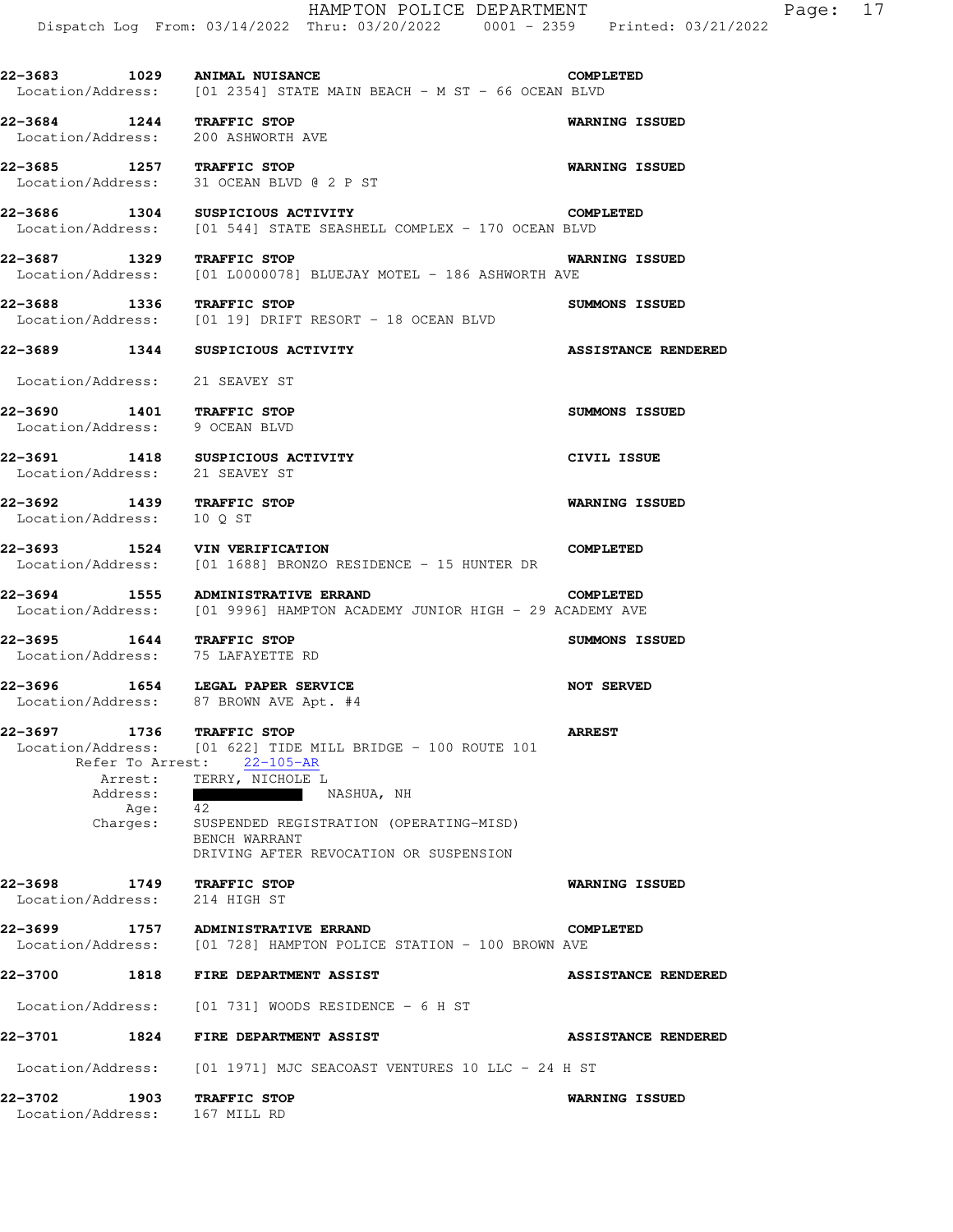HAMPTON POLICE DEPARTMENT Fage: 18 Dispatch Log From: 03/14/2022 Thru: 03/20/2022 0001 - 2359 Printed: 03/21/2022 **22-3703 1951 NEIGHBOR DISPUTE PEACE RESTORED**  Location/Address: 458 WINNACUNNET RD **22-3704 1958 PUBLIC ASSIST-TRANSPORTATION COMPLETED**  Location/Address: 411 OCEAN BLVD **22-3705 2010 DOMESTIC FIELD INTERVIEW**  Location/Address: [01 442] SEABURY CONDOS - 200 LANDING RD Apt. #50 Refer To Field Int: 22-47-FI **22-3706 2023 SUSPICIOUS ACTIVITY ACTIVITY INVESTIGATED**  Location/Address: 27 SMITH AVE **22-3707 2105 DRIVING UNDER INFLUENCE ARREST**  Location/Address: 70 ASHWORTH AVE Refer To Arrest: 22-106-AR Arrest: KETTERIDGE, ADAM Address: WINDSOR, CO Age: 49 Charges: Driving or Operating Under Influence of Drugs or Liquor Refer To P/C: 22-107-AR P/C: GOODELL, LISA Address:  $\frac{1}{49}$  BANGOR, ME Age: Charges: PROTECTIVE CUSTODY **22-3708 2105 RECKLESS OPERATION UNABLE TO LOCATE**  Location/Address: ROUTE 101 **22-3709 2124 SUSPICIOUS ACTIVITY UNABLE TO LOCATE**  Location/Address: 19 TAYLOR RIVER ESTATES **22-3710 2233 HIT AND RUN INCIDENT INVESTIGATED**  Location/Address: [01 1823] RESIDENT PARKING LOT - OCEAN BLVD AT CUSACK - 935 OCEAN BLVD Refer To Incident: 22-189-OF Refer To Accident: 22-68-AC **22-3711 2324 ABANDONDED 911 CALL ASSISTANCE RENDERED**  Location/Address: [01 322] BREAKERS BY THE SEA - 409 OCEAN BLVD **For Date: 03/20/2022 - Sunday 22-3712 0011 TRAFFIC STOP WARNING ISSUED**  Location/Address: 91 OCEAN BLVD @ 1 J ST **22-3713 0237 SUICIDE THREAT COMPLETED**  Location/Address: WINNACUNNET RD **22-3714 0310 SUSPICIOUS ACTIVITY ASSISTANCE RENDERED**  Location/Address: [01 322] BREAKERS BY THE SEA - 409 OCEAN BLVD **22-3715 0323 ABANDONDED 911 CALL PARTIES SEPARATED**  Location/Address: [01 352] ROYAL CREST MOTOR INN - 96 ASHWORTH AVE Apt. #9 **22-3717 0418 PROPERTY CHECK COMPLETED**<br>Location/Address: [01 9989] WINNACUNNET HIGH SCHOOL - 1 ALUMNI DR [01 9989] WINNACUNNET HIGH SCHOOL - 1 ALUMNI DR **22-3716 0419 PROPERTY CHECK COMPLETED**  Location/Address: [01 188] TUCK MUSEUM - 40 PARK AVE **22-3718 0832 TRAFFIC STOP WARNING ISSUED**  Location/Address: 40 CHURCH ST @ 7 WILLIAMS ST **22-3719 0847 TRAFFIC STOP WARNING ISSUED**  Location/Address: [01 1281] ASHCORE - 285 OCEAN BLVD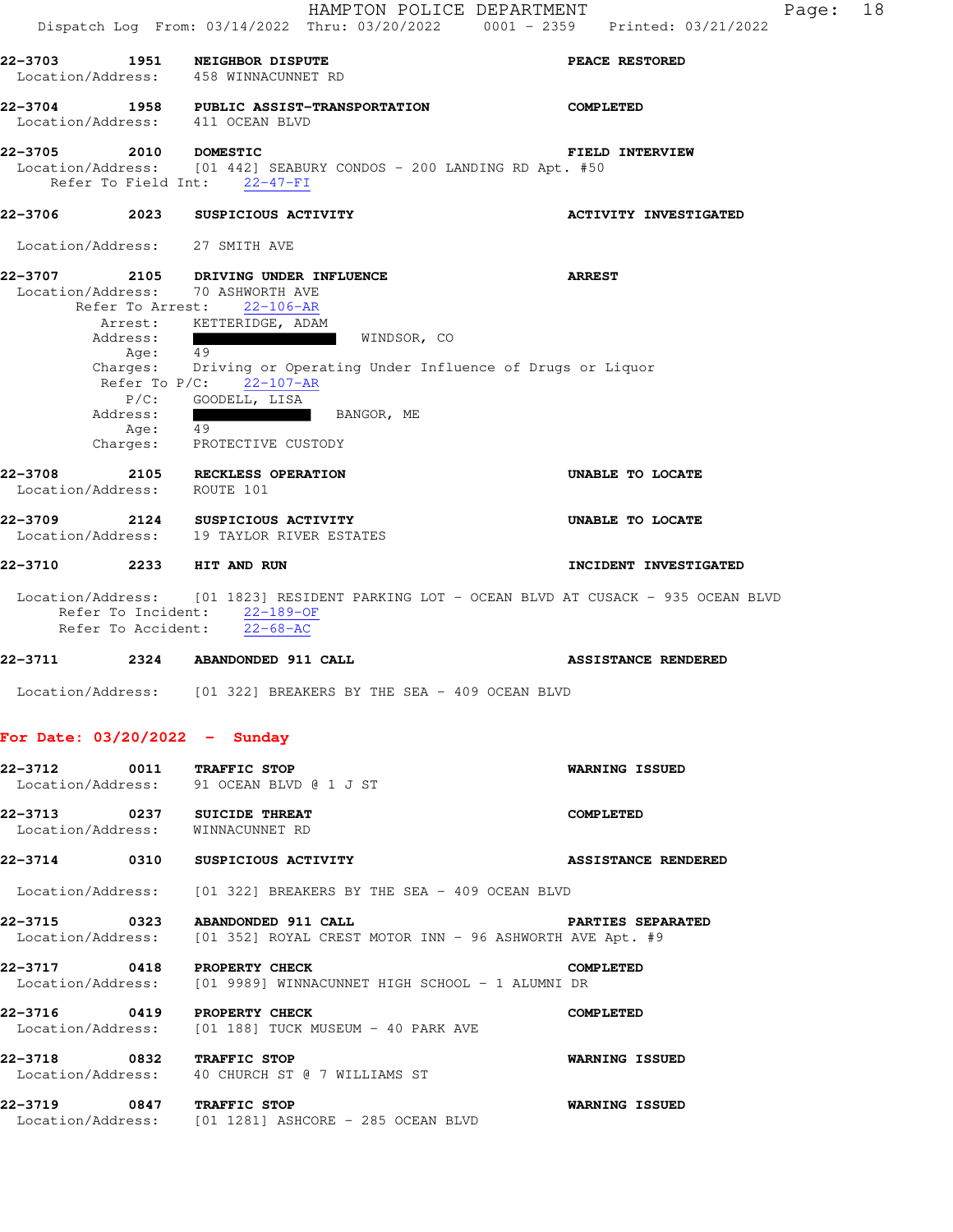|                                |      | HAMPTON POLICE DEPARTMENT<br>Dispatch Log From: 03/14/2022 Thru: 03/20/2022 0001 - 2359 Printed: 03/21/2022 | Page: 19                     |
|--------------------------------|------|-------------------------------------------------------------------------------------------------------------|------------------------------|
| 22-3720 0911 TRAFFIC STOP      |      | Location/Address: 20 CHURCH ST @ 4 FRANCIS ST                                                               | <b>WARNING ISSUED</b>        |
| Location/Address: 26 DUMAS AVE |      | 22-3721 0913 NEIGHBOR DISPUTE<br>Refer To Incident: 22-190-OF                                               | CIVIL ISSUE                  |
|                                |      | 22-3722 0953 FIRE DEPARTMENT ASSIST                                                                         | <b>ASSISTANCE RENDERED</b>   |
|                                |      | Location/Address: [01 1392] OCEANSIDE CENTER - 22 TUCK RD                                                   |                              |
| 22-3723 1026 TRAFFIC STOP      |      | Location/Address: 101 OCEAN BLVD @ 16 I ST                                                                  | WARNING ISSUED               |
| 22-3724 1035 TRAFFIC STOP      |      | Location/Address: 245 LAFAYETTE RD @ 1 PARK AVE                                                             | SUMMONS ISSUED               |
| 22-3725 1055 TRAFFIC STOP      |      | Location/Address: 245 LAFAYETTE RD @ 1 PARK AVE                                                             | SUMMONS ISSUED               |
| 22-3726 1101 TRAFFIC STOP      |      | Location/Address: 379 OCEAN BLVD                                                                            | <b>WARNING ISSUED</b>        |
|                                |      | 22-3727 1118 SUSPICIOUS ACTIVITY                                                                            | INCIDENT INVESTIGATED        |
| Location/Address: 7 PEARL ST   |      | Refer To Incident: 22-191-OF                                                                                |                              |
|                                |      | 22-3728 1150 FIRE DEPARTMENT ASSIST                                                                         | <b>ASSISTANCE RENDERED</b>   |
| Location/Address: 111 MACE RD  |      |                                                                                                             |                              |
| 22-3729 1201 TRAFFIC STOP      |      | Location/Address: 333 OCEAN BLVD                                                                            | WARNING ISSUED               |
|                                |      | 22-3730 1211 TRAFFIC STOP<br>Location/Address: 271 WINNACUNNET RD @ 67 EDGEWOOD DR                          | <b>WARNING ISSUED</b>        |
| 22-3731 1221 TRAFFIC STOP      |      | Location/Address: 200 ROUTE 101 @ 200 LANDING RD                                                            | <b>SUMMONS ISSUED</b>        |
| 22–3732                        | 1229 | TRAFFIC STOP<br>Location/Address: 241 OCEAN BLVD @ 6 A ST                                                   | SUMMONS ISSUED               |
| <b>22-3733 1307 FOLLOWUP</b>   |      |                                                                                                             | <b>ACTIVITY INVESTIGATED</b> |
|                                |      | Location/Address: CENTER PARKING - 495 OCEAN BLVD                                                           |                              |
| 22-3734 1313 TRAFFIC STOP      |      | Location/Address: 16 I ST @ 101 OCEAN BLVD                                                                  | SUMMONS ISSUED               |
| 22-3735 1317 TRAFFIC STOP      |      | Location/Address: OVERPASS - 300 ROUTE 101 @ 180 LAFAYETTE RD                                               | SUMMONS ISSUED               |
| 22-3736 1335 TRAFFIC STOP      |      | Location/Address: $[01\;515]$ EXIT 13 - EXETER RD - MILE 131.8 - 600 ROUTE 101                              | <b>SUMMONS ISSUED</b>        |
| 22-3737 1355 TRAFFIC STOP      |      | Location/Address: [01 515] EXIT 13 - EXETER RD - MILE 131.8 - 600 ROUTE 101                                 | SUMMONS ISSUED               |
|                                |      | 22-3739 1427 PUBLIC ASSIST-WELFARE CHECK<br>Location/Address: 411 OCEAN BLVD                                | UNABLE TO LOCATE             |
| 22-3738 1431 TRAFFIC STOP      |      | Location/Address: 245 LAFAYETTE RD @ 1 PARK AVE                                                             | SUMMONS ISSUED               |
| 22-3740 1438 ACCIDENT          |      |                                                                                                             | <b>ACCIDENT INVESTIGATED</b> |
| Location/Address: 5 M ST       |      | Refer To Accident: 22-69-AC                                                                                 |                              |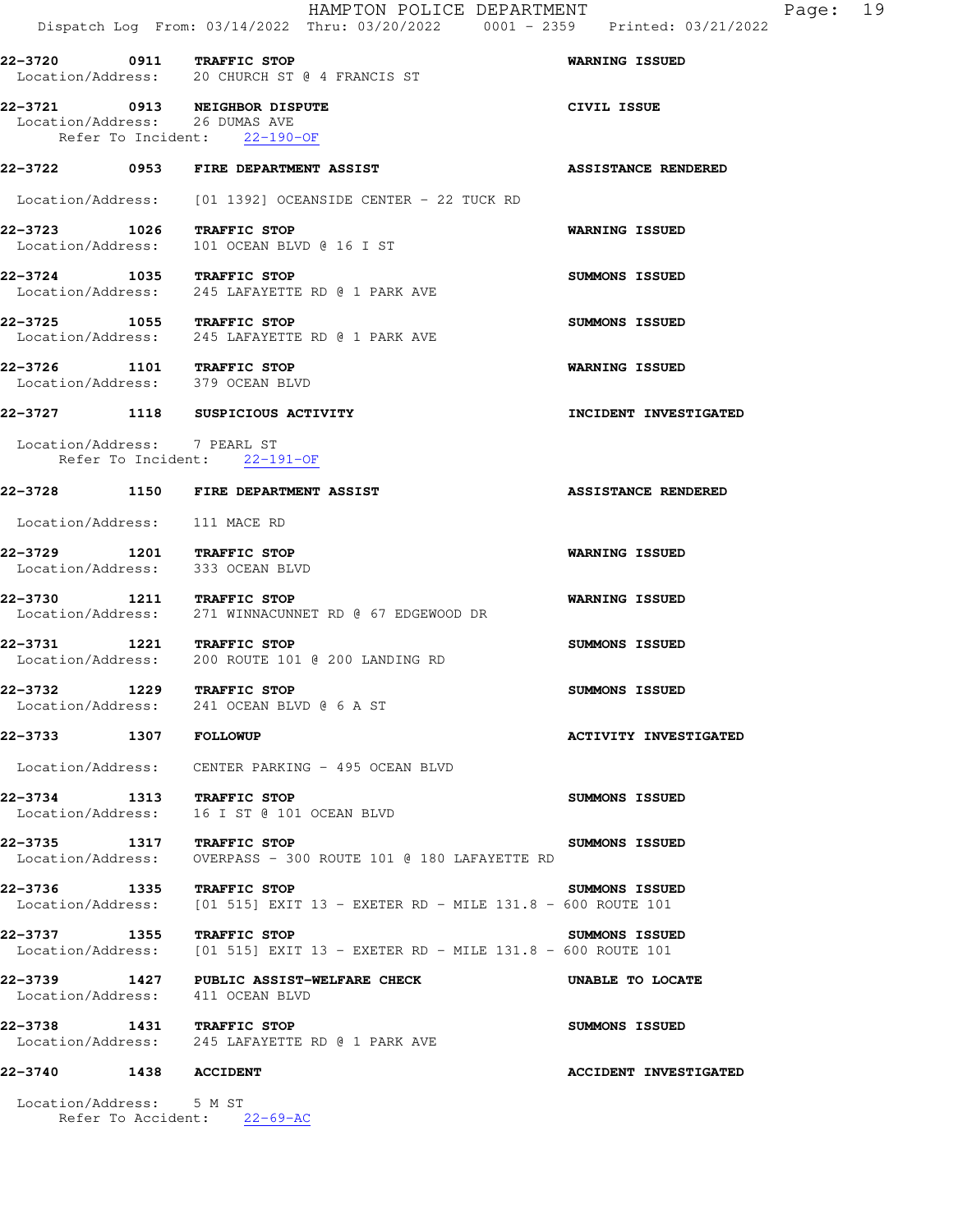|                              |                                          | HAMPTON POLICE DEPARTMENT<br>Dispatch Log From: 03/14/2022 Thru: 03/20/2022 0001 - 2359 Printed: 03/21/2022                                                                                                          | Page:                        | 20 |
|------------------------------|------------------------------------------|----------------------------------------------------------------------------------------------------------------------------------------------------------------------------------------------------------------------|------------------------------|----|
|                              |                                          | 22-3742 1515 FIRE DEPARTMENT ASSIST                                                                                                                                                                                  | <b>ASSISTANCE RENDERED</b>   |    |
|                              |                                          | Location/Address: [01 100] ATLANTIC HEIGHTS ELDERLY HOUSING - 450 HIGH ST                                                                                                                                            |                              |    |
|                              |                                          | 22-3743 1541 REQUEST FOR POLICE OFFICER                                                                                                                                                                              | <b>ASSISTANCE RENDERED</b>   |    |
| Location/Address:            |                                          | [01 728] HAMPTON POLICE STATION - 100 BROWN AVE                                                                                                                                                                      |                              |    |
| 22-3744<br>Location/Address: |                                          | <b>1548 FOLLOWUP</b><br>30 LEAVITT RD                                                                                                                                                                                | <b>COMPLETED</b>             |    |
| 22-3745 1554 FOLLOWUP        |                                          | Location/Address: [01 728] HAMPTON POLICE STATION - 100 BROWN AVE                                                                                                                                                    | <b>COMPLETED</b>             |    |
| 22-3746                      |                                          | 1555 LEGAL PAPER SERVICE<br>Location/Address: 36 TOWLE AVE<br>Refer To Field Int: 22-48-FI                                                                                                                           | <b>SERVED</b>                |    |
|                              | Refer To Summons:<br>Address:<br>Age: 28 | 22-3747  1600 PUBLIC ASSIST-WELFARE CHECK<br>Location/Address: 2 OCEAN BLVD @ 8 STATE PARK RD<br>22-108-AR<br>Summons: BOGGIA, EDWARD JOHN III<br>WILMINGTON, MA<br><b>The Second</b><br>Charges: PROTECTIVE CUSTODY | <b>ARREST</b>                |    |
|                              |                                          | 22-3748 1659 RECKLESS OPERATION                                                                                                                                                                                      | <b>ACTIVITY INVESTIGATED</b> |    |
| Location/Address:            |                                          | 510 HIGH ST Apt. #2                                                                                                                                                                                                  |                              |    |
| 22–3749<br>Location/Address: |                                          | 1708 SUICIDE THREAT<br>1 RIVERVIEW TER                                                                                                                                                                               | PARTY LOCATED                |    |
|                              |                                          | 22-3750 1718 TRAFFIC STOP<br>Location/Address: 615 OCEAN BLVD @ 580 WINNACUNNET RD                                                                                                                                   | NO ACTION                    |    |
|                              |                                          | <b>22-3751 1720 HIT AND RUN</b>                                                                                                                                                                                      | <b>ACTIVITY INVESTIGATED</b> |    |
|                              |                                          | Location/Address: [01 138] WALLY'S PUB - 144 ASHWORTH AVE<br>Refer To Incident: 22-192-OF<br>Refer To Accident: 22-70-AC                                                                                             |                              |    |
| 22–3752                      |                                          | 1815 HIT AND RUN                                                                                                                                                                                                     | <b>ACTIVITY INVESTIGATED</b> |    |
|                              |                                          | Location/Address: [01 300] OLD ENGLISH VILLAGE - 451 WINNACUNNET RD                                                                                                                                                  |                              |    |
|                              |                                          | 22-3753 1826 LEGAL PAPER SERVICE<br>Location/Address: 406 HIGH ST Apt. #1<br>Refer To Field Int: 22-49-FI                                                                                                            | <b>SERVED</b>                |    |
|                              |                                          | 22-3754 1829 ASSIST OTHER POLICE AGENCY<br>Location/Address: [01 651] NORTH HAMPTON TOWN LINE - LAFAYETTE RD - 897 LAFAYETTE RD                                                                                      | <b>UNABLE TO LOCATE</b>      |    |
| Location/Address:            |                                          | 22-3755 1843 TRAFFIC STOP<br>[01 653] HAMPTON FALLS TOWN LINE - 1 LAFAYETTE RD                                                                                                                                       | <b>WARNING ISSUED</b>        |    |
|                              |                                          | 22-3756 1858 TRAFFIC STOP<br>Location/Address: 24 ASHWORTH AVE @ 15 A ST                                                                                                                                             | SUMMONS ISSUED               |    |
| 22-3757 1928 FOLLOWUP        |                                          | Location/Address: [01 728] HAMPTON POLICE STATION - 100 BROWN AVE                                                                                                                                                    | <b>COMPLETED</b>             |    |
| 22–3758                      |                                          | 2016 DOMESTIC<br>Location/Address: [01 290] AMERITAL INTERNATIONAL SUITES - 86 ASHWORTH AVE Apt. #16                                                                                                                 | PARTIES SEPARATED            |    |
| 22-3759 2030 ASSAULT         |                                          | Location/Address: [01 322] BREAKERS BY THE SEA - 409 OCEAN BLVD Apt. #10<br>Refer To Incident: 22-193-OF                                                                                                             | UNABLE TO LOCATE             |    |
| 22-3760                      |                                          | <b>2108 ADMINISTRATIVE ERRAND</b><br>Location/Address: [01 728] HAMPTON POLICE STATION - 100 BROWN AVE                                                                                                               | <b>COMPLETED</b>             |    |